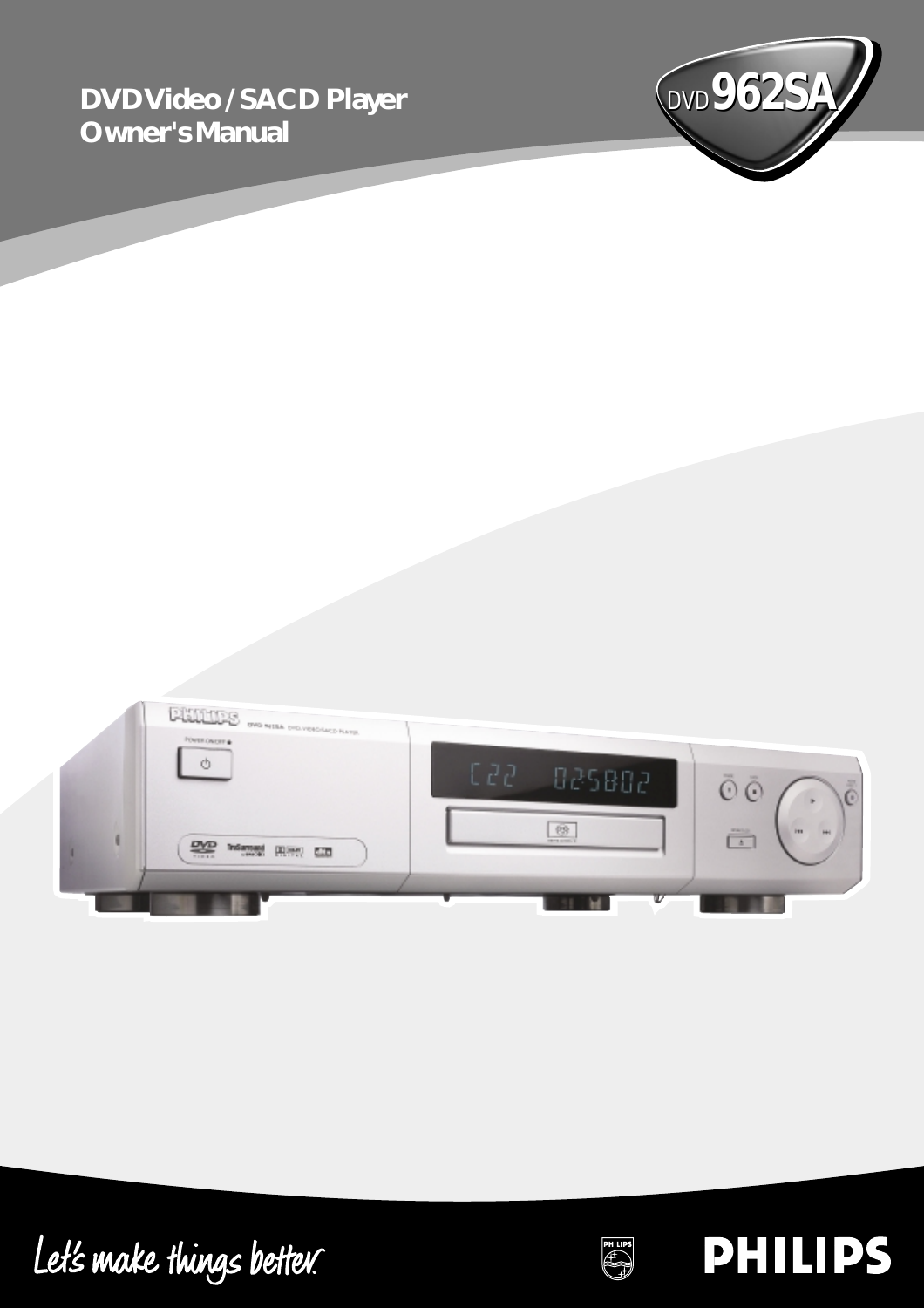# **Important Note**

#### **DK**

#### Advarsel:

Laserrudstråling ved åbning når sikkerhesafbrydere er ude af funktion. Undgå u tsættelse for stråling.

#### Bemærk:

Netafbryderen POWER er sekundært indkoblet og afbryder ikke strømmen fra nette. Den indbyggede netdel er derfor tilsluttet til lysnettet så længe netstikket sidder i stikkontakten.

### N

#### Observer:

Nettbryteren POWER er sekundert innkoplet. Den

innebygdenetdelen er derfor ikke frakoplet nettet så lenge apparatet er tilsluttet nettkontakten.

### S

Klass 1 laserapparat

#### Varning!

Om apparaten används på annat sätt än i denna bruksanvisning specificerats, kann användaren utsättas för laserstrålning, som översjruder gränsen för läserklass 1.

#### Observera!

Strömbrytaren POWER är sekundärt kopplad och inte bryter strömmen fråan nätet Den inbyggda nätdelen är därför ansluten till elnätet så länge stickproppen sitter i v ägguttaget.

#### SF

Luokan 1 laserlaite + Klass 1 laserapparat Varoitus!

Laitteen käyttäminen muulla kuin tässä käyttöohjeessa mainitulla tavalla saattaa altistaa käyttäjän turvallisuusluokan 1 ylittävälle lasersäleilille.

#### Huom.

Toiminnanvalitsin POWER on kytketty toisiopuolelle, eikä se kytke laitetta irti sähköverkosta. Sisäänrakennettu verkko-osa on kytkettynä sähköverkkoon aina silloin, kun pistoke on pistorasiassa.

# **Important Note for Users in the UK**

### **Mains plug**

This apparatus is fitted with an approved 13 Amp plug.To change a fuse in this type of plug proceed as follows:

- 1 Remove fuse cover and fuse.
- 2 Fix new fuse which should be a BS1362 5 Amp, A.S.T.A. or BSI approved type.
- 3 Refit the fuse cover.

If the fitted plug is not suitable for your socket outlets, it should be cut off and an appropriate plug fitted in its place. If the mains plug contains a fuse, this should have a value of 5 Amp. If a plug without a fuse is used, the fuse at the distribution board should not be greater than 5 Amp.

*Note:The severed plug must be disposed of to avoid a possible shock hazard should it be inserted into a 13 Amp socket elsewhere.*

#### **How to connect a plug**

The wires in the mains lead are coloured with the following code: blue = neutral  $(N)$ , brown = live  $(L)$ .

As these colours may not correspond with the colour markings identifying the terminals in your plug, proceed as follows:

- Connect the blue wire to the terminal marked N or coloured black.
- Connect the brown wire to the terminal marked L or coloured red.
- Do not connect either wire to the earth terminal in the plug, marked E (or e) or coloured green (or green and yellow).

Before replacing the plug cover, make certain that the cord grip is clamped over the sheath of the lead - not simply over the two wires.

#### **Copyright in the U.K.**

**Recording and playback of material may require consent. See Copyright Act 1956 and The Performer's Protection Acts 1958 to 1972.**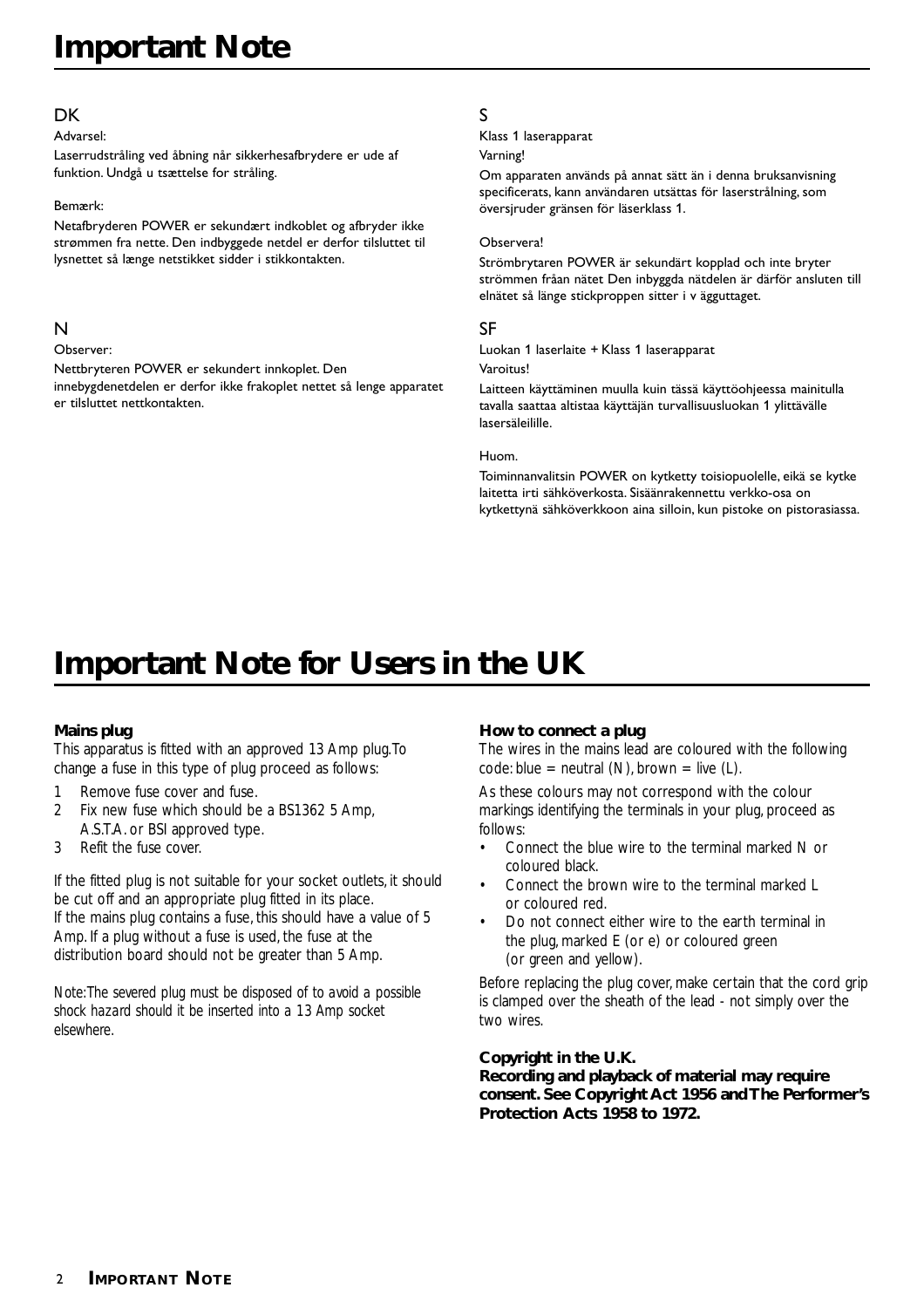English

Français

Español

Deutsch

**Nederlands** 

Italiano

Svenska

Dansk

Suomi

Português

Norge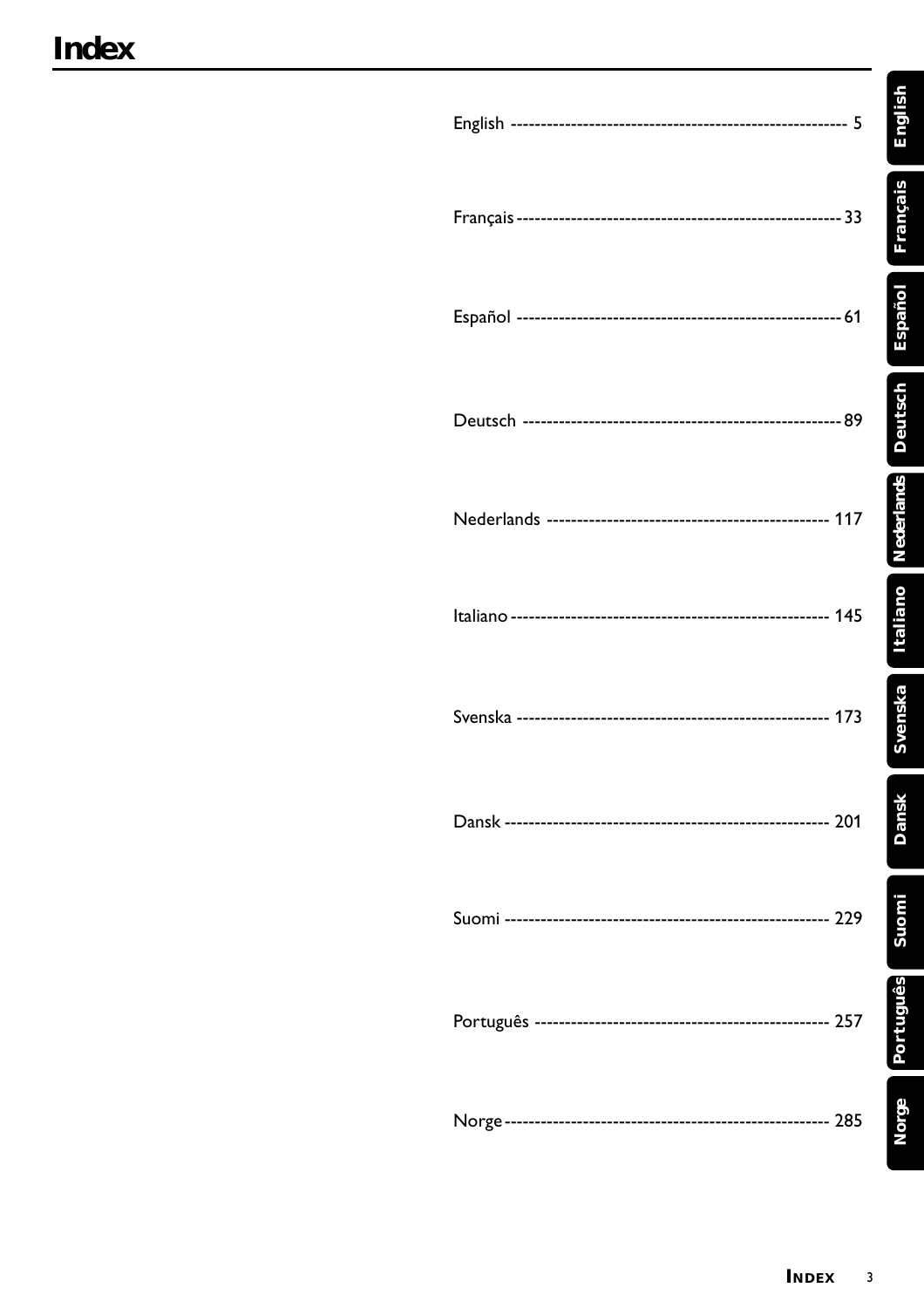# **Laser safety**

This unit employs a laser. Due to possible eye injury, only a qualified service person should remove the cover or attempt to service this device.

#### **USE OF CONTROLS OR ADJUSTMENTS OR PERFORMANCE OF PROCEDURES OTHER THAN THOSE SPECIFIED HEREIN MAY RESULT IN HAZARDOUS RADIATION EXPOSURE.**

### **LASER**

| Type            | Semiconductor laser GaAIAs |
|-----------------|----------------------------|
| Wave length     | 650 nm (DVD)               |
|                 | 780 nm (VCD/CD)            |
| Output Power    | 7 mW (DVD)                 |
|                 | 10 mW (VCD/CD)             |
| Beam divergence | 60 degree                  |
|                 |                            |

*Manufactured under license from Dolby Laboratories. "Dolby", "Pro Logic" and the double-D symbol are trademarks of Dolby Laboratories.*

*This product incorporates copyright protection technology that is protected by method claims of certain U.S. patents and other intellectual property rights owned by Macrovision Corporation and other rights owners. Use of this copyright protection technology must be authorized by Macrovision Corporation, and is intended for home and other limited viewing uses only unless otherwise authorized by Macrovision Corporation. Reverse engineering or disassembly is prohibited.*

TruSurround and the  $\text{CD}^*$  symbol are trademarks of SRS Labs, Inc. TruSurround technology is incorporated under license from SRS Labs, Inc.

*"DTS" and "DTS DIGITAL OUT" are registered trademarks of Digital Theater Systems, Inc.*

#### CAUTION VISIBLE AND INVISIBLE LASER RADIATION WHEN OPEN AVOID EXPOSURE TO BEAM ADVARSEL SYNLIG OG USYNLIG LASERSTRÅLING VED ÅBNING UNDGÅ UDSÆTTELSE FOR STRÅLING VARNING SYNLIG OCH OSYNLIG LASERSTRÅLNING NÄR DENNA DEL ÄR ÖPPNAD BETRAKTA EJ STRÅLEN VARO! AVATTAESSA OLET ALTTIINA NÄKYVÄLLE JA NÄKYMÄTTÖMÄLLE LASER SÄTEILYLLE. ÄLÄ KATSO SÄTEESEEN VORSICHT SICHTBARE UND UNSICHTBARE LASERSTRAHLUNG WENN ABDECKUNG GEÖFFNET NICHT DEM STRAHL AUSSETSEN ATTENTION RAYONNEMENT LASER VISIBLE ET INVISIBLE EN CAS D'OUVERTURE EXPOSITION DANGEREUSE AU FAISCEAU

|  | The DVD VIDEO p    |
|--|--------------------|
|  | with the EMC dired |
|  | directive.         |

layer is in conformity ctive and low-voltage directive.

The region code for this DVD Video Player is 2.



Since DVD movies are released at different times in different regions of the world, all players have region codes and discs can have an optional region code. If you load a disc of a different region code into your player, you will see the region code notice on the screen. The disc will not play and should be unloaded.

### **NOTE:**

### **PICTURES SHOWN MAY BE DIFFERENT BETWEEN COUNTRIES.**

**CAUTION VISIBLE AND INVISIBLE RADIATION WHEN OPEN. AVOID EXPOSURE O BEAM. (WARNING LOCATION: ON THE BACKPLATE OF SET)**

#### **NEVER MAKE OR CHANGE CONNECTIONS WITH THE POWER SWITCHED ON.**

For Customer Use:

Read carefully the information located at the bottom of your DVD Video player and enter below the Serial No. Retain this information for future reference.

Model No. DVD VIDEO 962SA Serial No.

#### 4 **GENERAL INFORMATION**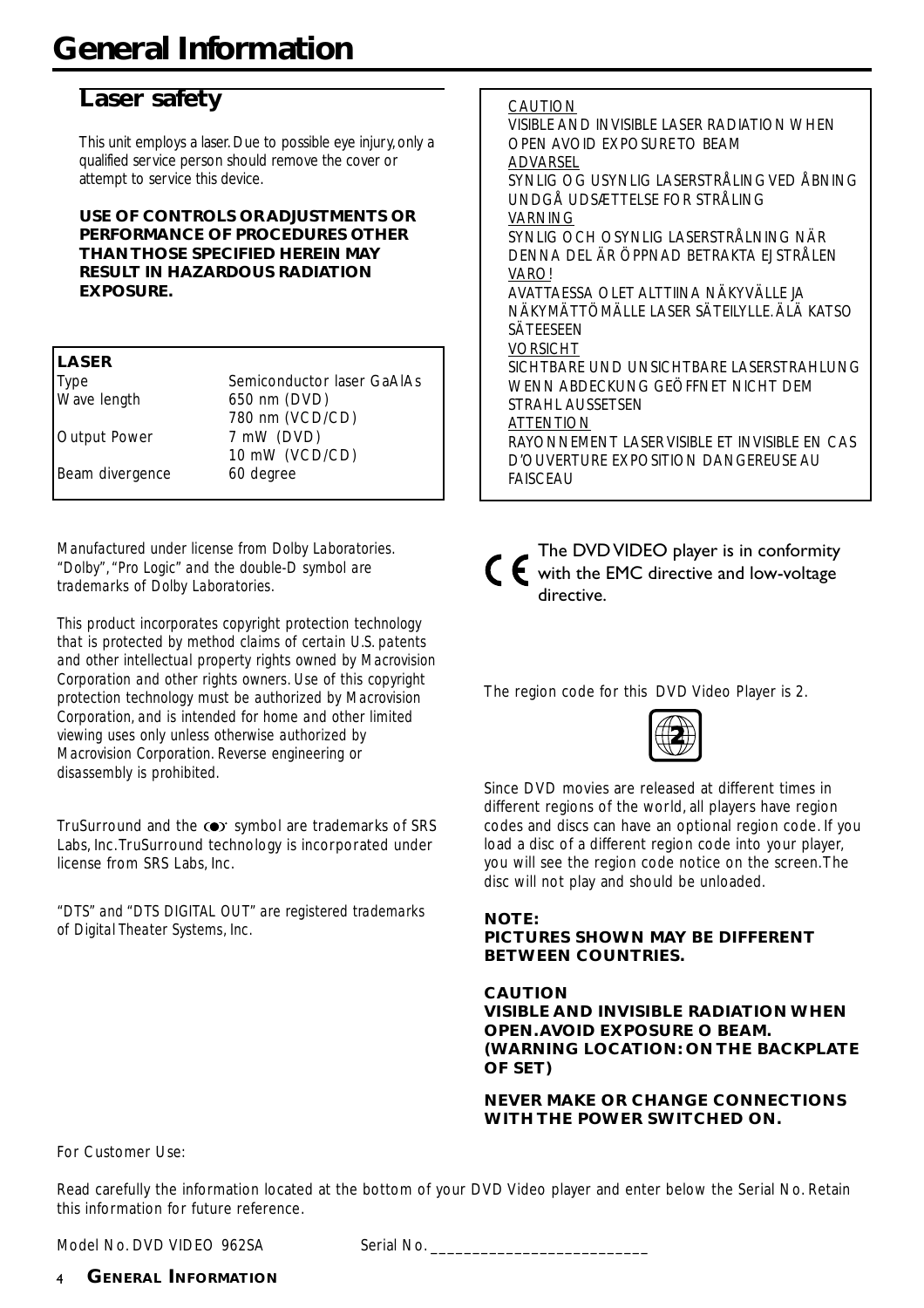| Reality reproduced: Super Audio CD ------------------- 6      |  |
|---------------------------------------------------------------|--|
| The next standard: hybrid disc --------------------------- 6  |  |
| SACD : reality in soundand vision -------------------- 6-7    |  |
|                                                               |  |
|                                                               |  |
|                                                               |  |
| Infrared remote control ----------------------------------- 8 |  |

# **Functional summary**

# **On-screen display information** .....12

# **Preparation**

| Connecting to audio equipment - analogue ------13-14        |  |
|-------------------------------------------------------------|--|
| Connecting to audio equipment - digital -------------- 14   |  |
|                                                             |  |
|                                                             |  |
|                                                             |  |
| Connecting power supply -------------------------------- 16 |  |

# **Operation**

| Personal Preferences---------------------------------- 18-20 |  |
|--------------------------------------------------------------|--|
| Loading an SACD or Audio disc ------------------------ 21    |  |
| Playing an SACD or Audio disc ---------------------21-22     |  |
| FTS (Favorite Track Selection) - Audio CD only ----- 22      |  |
| Access Control: Child Lock (DVD and VCD) -------- 23         |  |
| Access Control: Parental Control (DVD only) ------- 24       |  |
| Loading DVD or VCD discs ---------------------------- 25     |  |
| Playing a DVD-video discs ------------------------------- 25 |  |
|                                                              |  |
|                                                              |  |
|                                                              |  |
|                                                              |  |
|                                                              |  |
|                                                              |  |
|                                                              |  |
|                                                              |  |

# **Before Requesting Service**

|  | Trouble-shooting checklist ------------------------------- 31 |
|--|---------------------------------------------------------------|
|--|---------------------------------------------------------------|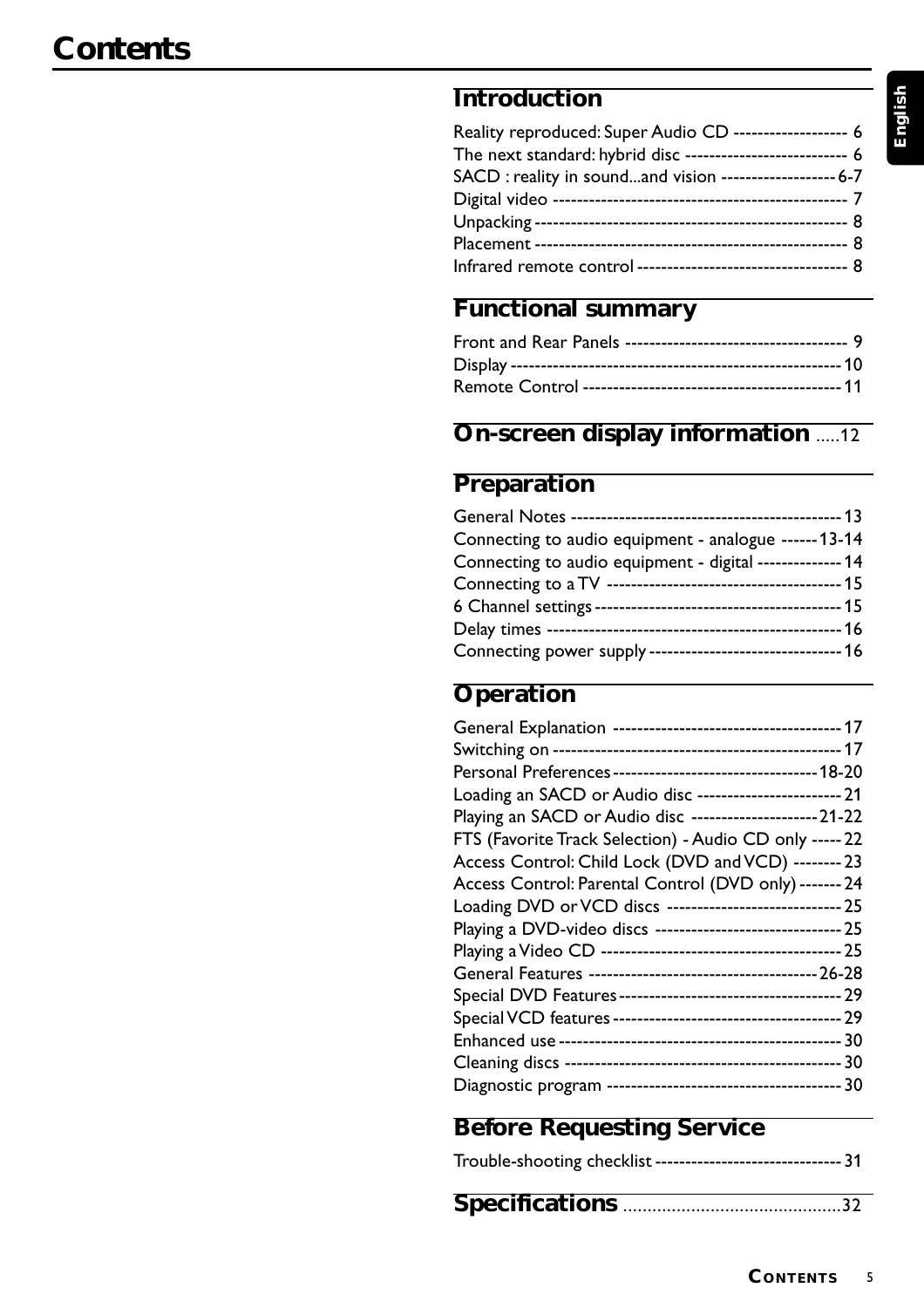# **Reality reproduced: Super Audio CD**

The future in digital sound reproduction is no longer limited to a closely simulating of reality. The new audio standard IS reality! The human ear is no longer capable of distinguishing audible reality from digital reproduction. At Philips the future starts today with the Super Audio Compact Disc player. This Super Audio CD player combines superior sound quality with the possibility of playing almost all existing audio and video formats with a single player. Your precious CD collection retains its value!

The Super Audio standard is based on Direct Stream Digital (DSD) technology. This new direct-stream digital format comprises a 1-bit system that has a digital sampling frequency that is 64 times higher than that of conventional audio CD. The results are spectacular: a frequency response of over 50k Hz and a 120dB dynamic range over the entire audible spectrum. Mixed with as many of the original frequencies as possible, the audio information audible for human ears sounds much more natural. All audible frequencies are, after all, embedded in the frequency range as emitted by the sound source. A better reproduction does not exist! For the first time your ears will relive reality.

# **The next standard: hybrid disc**

The Super Audio CD is the evolution of the CD that provides ultra-high-quality sound. Additional features, including multi-channel, can be offered. On the high density (HD) Super Audio CD you may have access to separate areas, containing two-channel stereo and multi-channel.

But that is not all! The hybrid version of the SACD guarantees backward compatibility with the installed base of CD and DVD players. In addition to the HD layer, the hybrid disc contains a standard density CD layer with conventional two-channel stereo CD audio information. The two layers are read from the same side of the disc. The HD layer is read by and DVD laser. The bottom reflective layer with conventional CD sound is read by the CD laser through the second, semi-transmissive HD layer.



# **SACD: reality in sound...and vision**

This SACD player will not only surprise you with its superior reproduction of almost all existing audio formats. Connected to your TV, your SACD player presents VCD and DVD-video information as perfect digital studio-quality images with truly 3-dimensional digital multi-channel audio. Story sequences can be screened from your own choice of camera angle. You can break down language barriers with sound tracks in as many as eight languages, plus - if available on disc - as many as 16 subtitling languages. Video becomes a new experience. That makes the SACD player an essential component in a state-of-the-art audio-video system.

# **Super Audio CD**

You will recognize Super Audio CDs by the logo. There are three types of Super Audio CDs: single-layer, dual-layer and hybrid discs. Each type may contain two areas of recorded information: a High Quality Stereo area and a High Quality Multi-channel area.

- The single layer disc may contain both information areas.
- The dual layer disc may contain both information areas but a double amount of information can be stored on the disc thanks to the second layer.

– The hybrid disc may contain not only both information areas but also a second, standard CD layer, making it playable on standard CD players.

Recorded information may vary per area. This is indicated in the disc inlay. Areas can be selected separately before or during playback, while playing Super Audio CDs via the remote control or via the On-Screen Display on your TV.



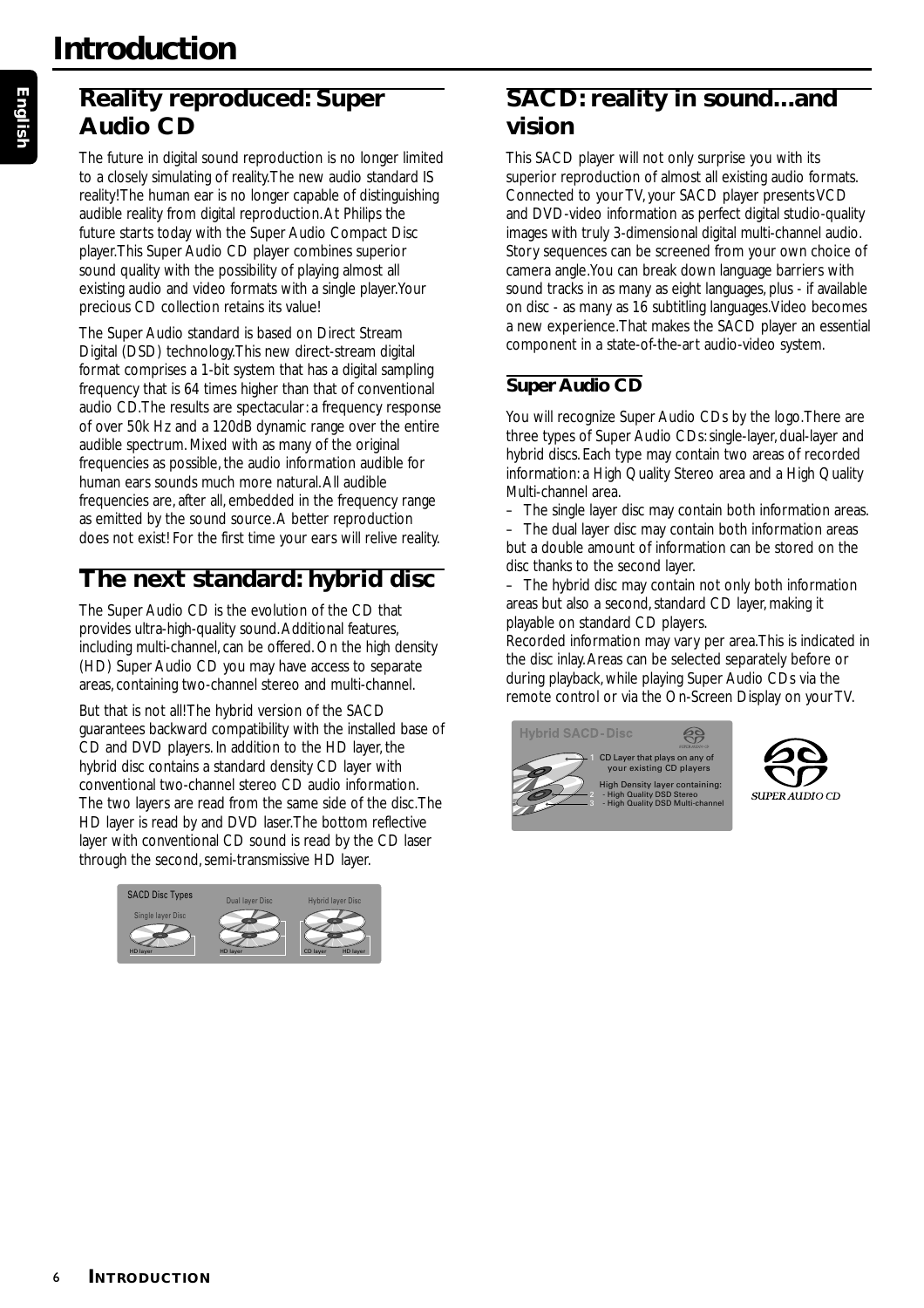# **Audio CD (CDDA)**

Audio CDs contain music tracks only. You will recognise these CDs by their logo. You can play them in conventional style through a stereo system, using the keys on the remote control and/or front panel, or via the TV using the Onscreen Display (OSD).



#### *Note:*

*– Please note that the DTS audio format is only supported on DVD. This product does not support the playback of DTS encoded CDs.*

# **Digital video**

DVD-Video uses state-of-the-art MPEG 2 data compression technology to register an entire movie on a single 5-inch disc. DVD's variable bitrate compression, running at up to 9.8 Mbits/second, captures even the most complex images in their original quality.

The crystal-clear digital images have a horizontal resolution of over 500 lines, with 720 pixels (picture elements) to each line. The resolution is more than double that of VHS, superior to Laser Disc, and entirely comparable with digital masters made in recording studios.

DVD-Video discs conform to either the PAL or NTSC video standard. This dual-standard player can play both types, and presents them in the best possible way on your multi-standard TV screen.

As the universal video system of the future, DVD-Video offers optimal images on any TV screen.

# **DVD Video**

You will recognize DVD-Video discs by the logo. Depending on the material on the disc (a movie, video clips, a drama series, etc.), these discs may have one or more Titles, and each Title may have one or more Chapters. To make access easy and convenient, your player lets you move between Titles and between Chapters.





# **Video CD**

You will recognize Video CDs by the logo. Depending on the material on the disc (a movie, video clips, a drama series, etc.), these discs may have one or more tracks, and tracks may have one or more indexes, as indicated on the disc case. To make access easy and convenient, your player lets you move between tracks and between indexes.

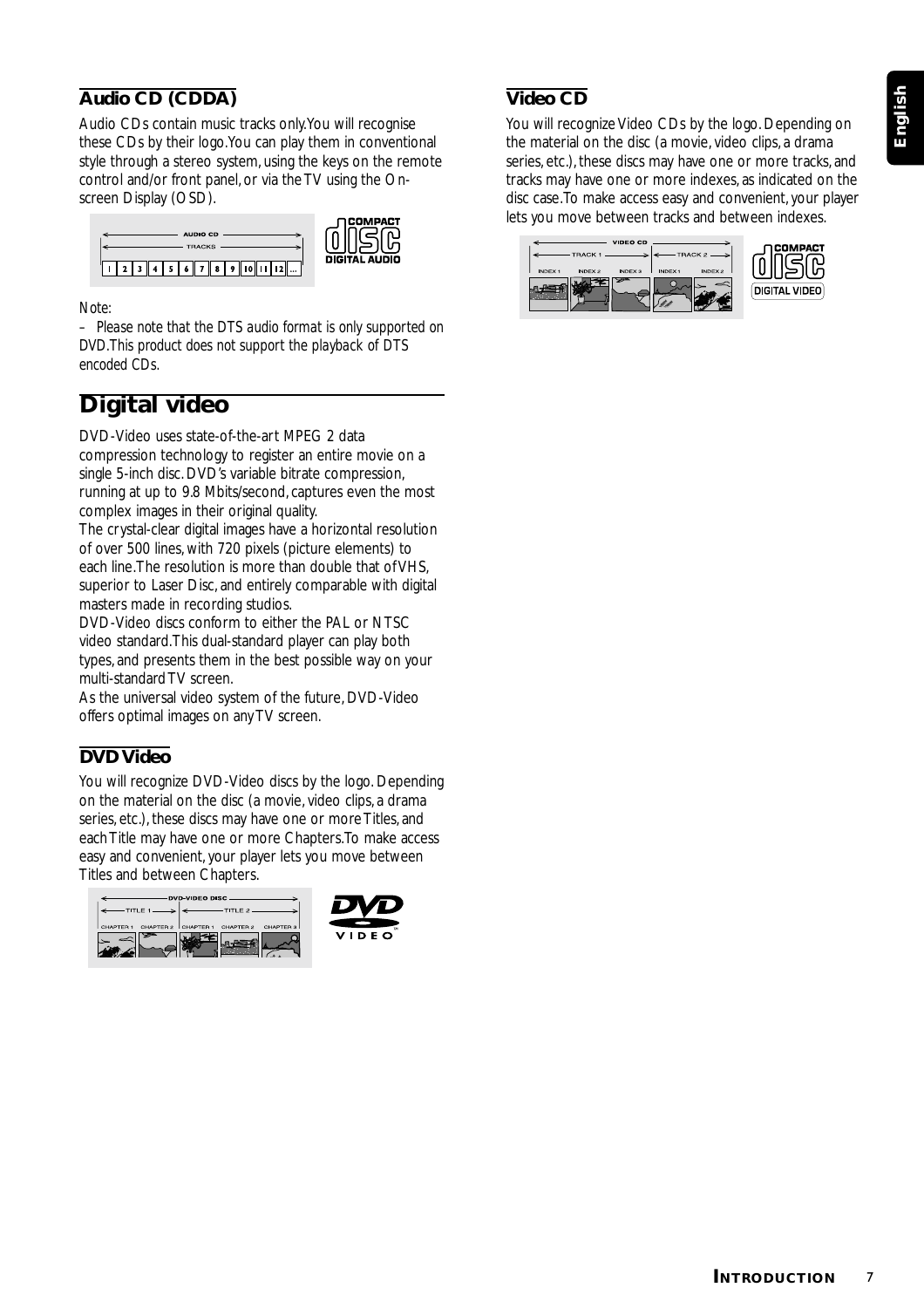# **Unpacking**

First check and identify the contents of your SACD player package, as listed below:

- SACD player
- AC power cord
- Remote Control with batteries
- Audio cable
- CVBS Video cable
- SCART cable
- Instructions for use

If any item is damaged or missing, please inform your supplier immediately.

Save the packaging materials; you may need them to transport your player in future.

**Placement**



- Place the player on a firm, flat surface.
- Keep the player away from domestic heating equipment and direct sunlight.
- In a cabinet, allow about 2.5 cm (1 inch) of free space all around the player for adequate ventilation.
- If the SACD player cannot read SACDs/CDs/DVDs/VCDs correctly, use a commonly available cleaning CD/DVD to clean the lens before taking the SACD player to be repaired. Other cleaning methods may destroy the lens. Always keep the tray closed to avoid dust on the lens.
- When it is moved from a cold to a warm environment. allow the SACD player to acclimatize for at least 2 hours in order to avoid damage. When suddenly placed in a warm environment, the lens may cloud over. Playing an SACD/ CD/DVD will not be possible then. Wait until moisture evaporates.

# **Infrared remote control**

# **Loading the batteries**

- **1** Open the battery compartment cover.
- **2** Insert two 'AA' (LR-6) batteries as indicated inside the battery compartment.
- **3** Close the cover.

**Caution: Do not mix old and new batteries. Also never mix different types of batteries (standard, alkaline, etc.).**

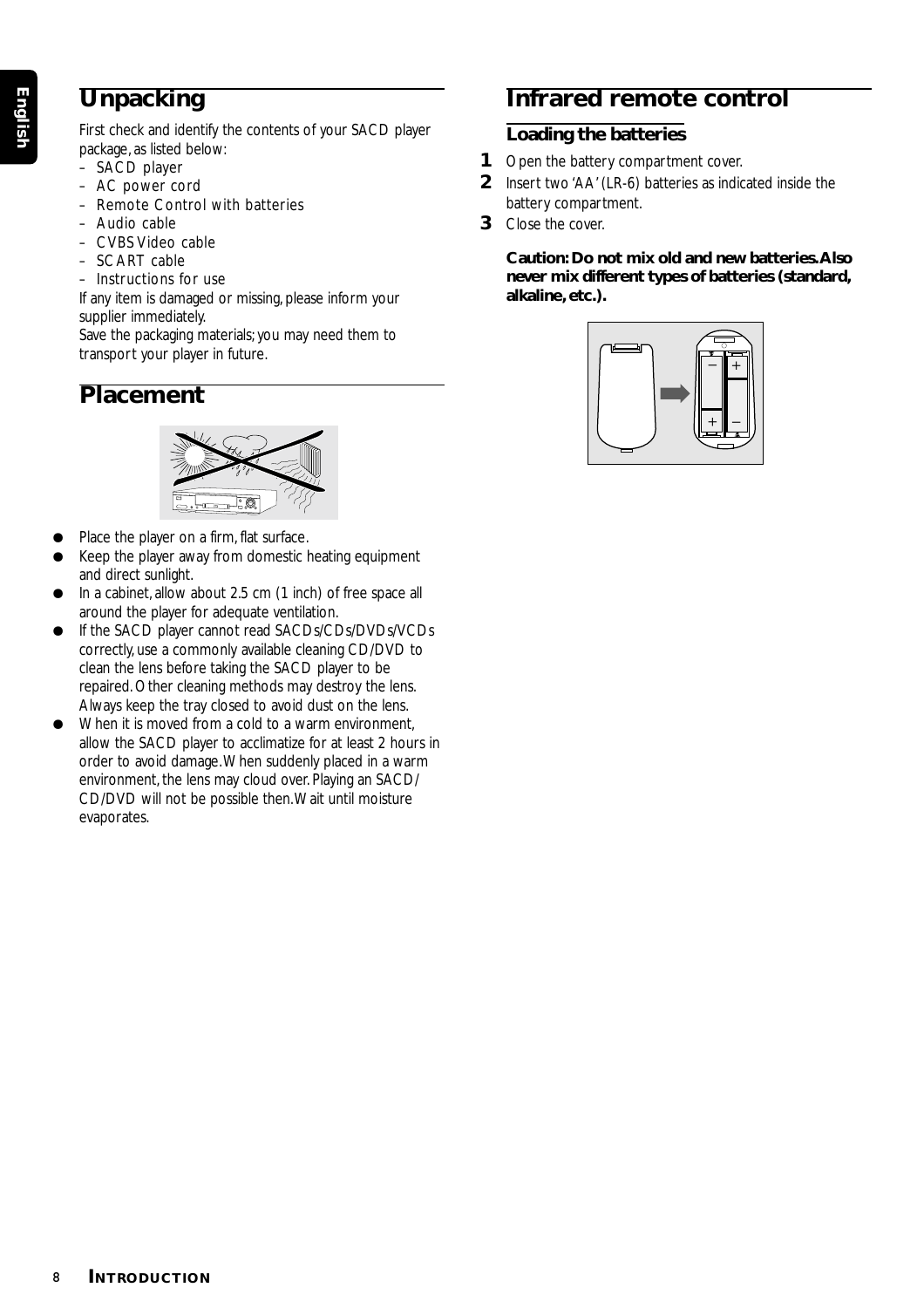

**Caution: Do not touch the inner pins of the jacks on the rear panel. Electrostatic discharge may cause permanent damage to the unit.**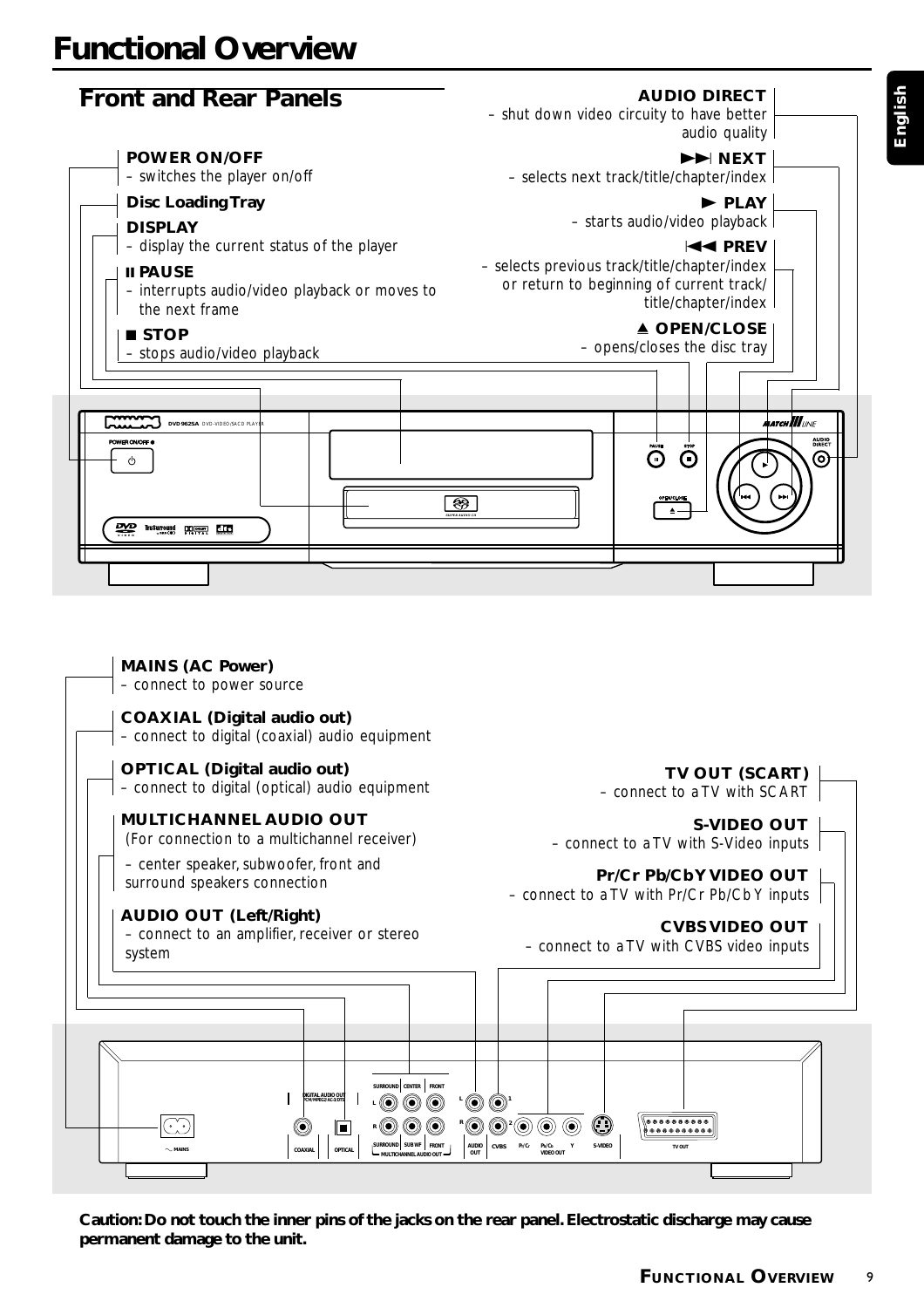

**MCH** Sound mode button (for DVD) is set to Multi-channel

**SUR** Sound mode button (for DVD/VCD) is set to Dolby Surround-compatible<br>**30** Sound mode button (for DVD/VCD) is set to 2D Sound

Sound mode button (for DVD/VCD) is set to 3D Sound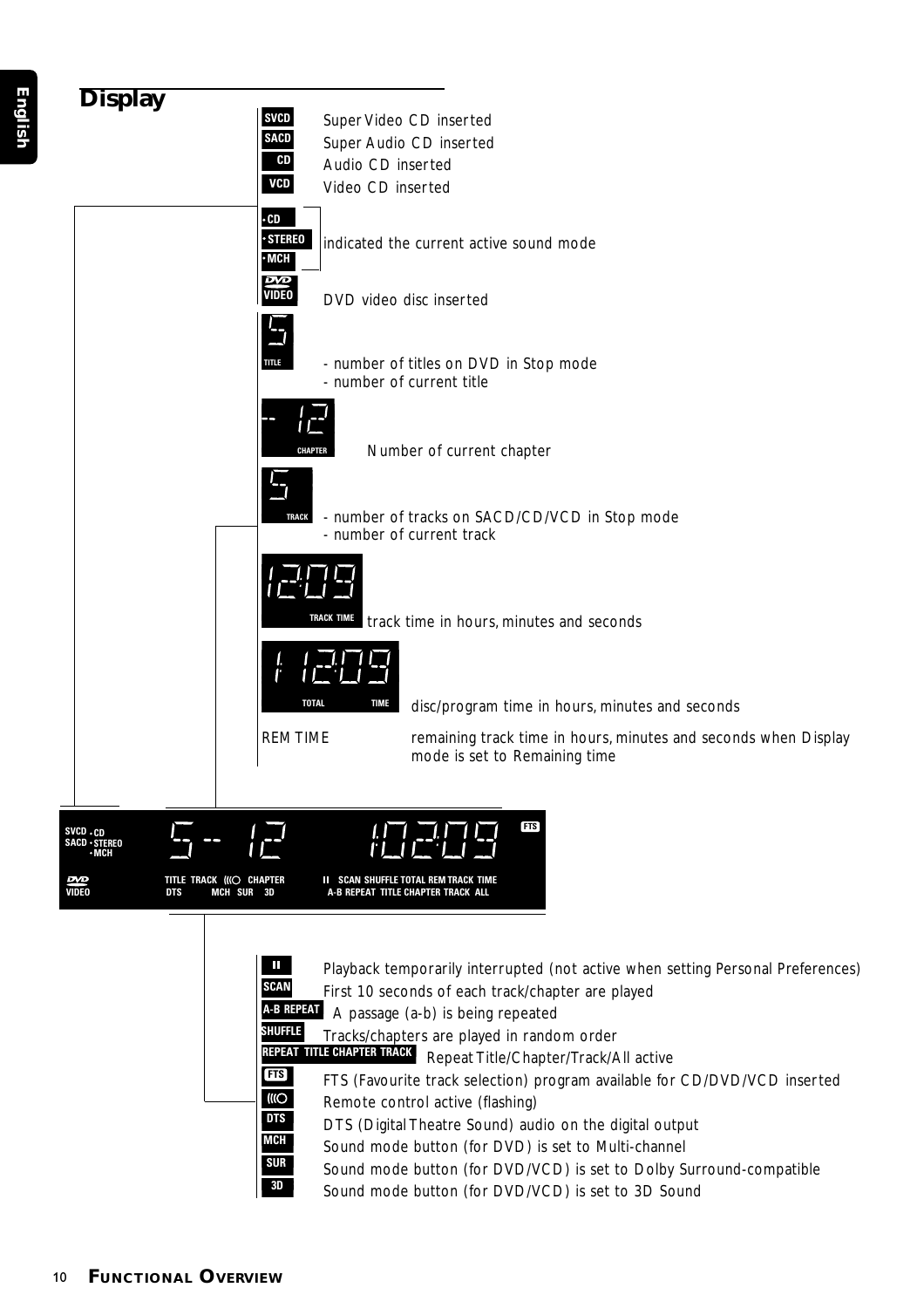# **Remote Control**

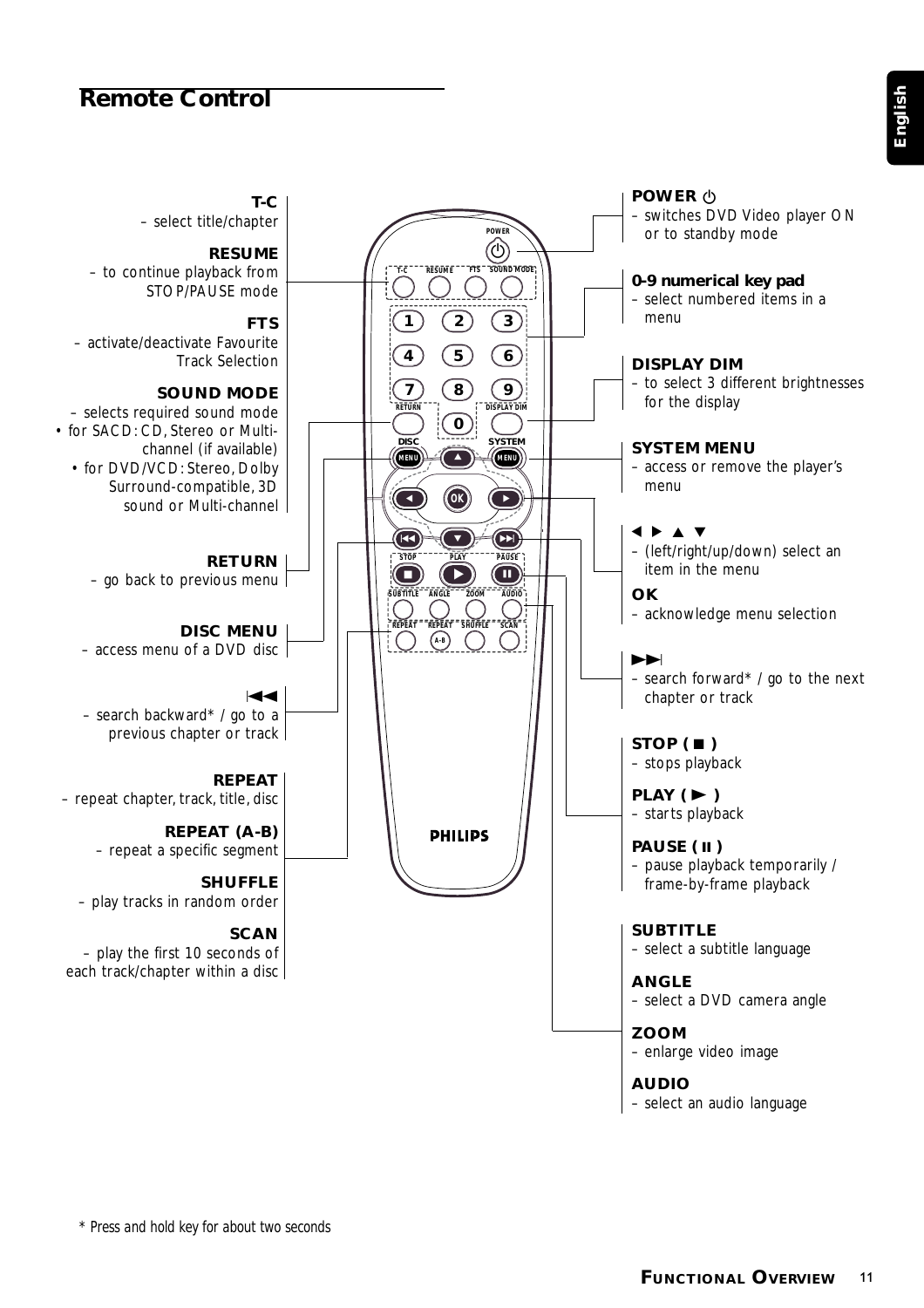# **Menu bar/Status window**

- G Personal Preferences  $\overrightarrow{q}$  Sound Title/Track  $\Phi$  Picture by Picture  $\circ$  Chapter/Index  $\bullet$  Slow motion  $\Box$  Subtitle language  $\Diamond$  Fast motion  $\Diamond$  Angle  $\bigoplus$  Time search  $\bigoplus$  Zoom  $\bigl(\begin{matrix} \cdot & \cdot & \cdot \\ \cdot & \cdot & \cdot \end{matrix}\bigr)$  Audio language  $\sqrt{ }$  Video FTS  $\qquad \qquad \bullet$  Sound Mode
- -
	-
	-
	-
	- $\alpha^{\prime}$  $\Box$ no disc stop

# **Status window icons**

The status window displays the current status of the player and is displayed together with the first part of the menu bar if activated in the Features menu (see Personal Preferences).



# **Default screen**

The default screen is displayed when the player is in STOP mode.

It may contain in a status window (see 'Status Window') and a 'Temporary Feedback Field,' which gives information concerning prohibited actions, playback modes, available angles, etc.



# **Temporary Feedback Field icons**

| scan    | Scan                                                      |
|---------|-----------------------------------------------------------|
| repeat  | Repeat All                                                |
| title   | <b>Repeat Title</b>                                       |
| track   | Repeat Track                                              |
| chapter | Repeat Chapter                                            |
| shuffle | Shuffle                                                   |
| shuffle | Shuffle Repeat                                            |
| A-      | Repeat A to end                                           |
| $A - B$ | Repeat A-B                                                |
|         | Current camera angle/number of available<br>camera angles |
| locked  | Child Lock On                                             |
| safe    | Child Safe                                                |
| resume  | Resume                                                    |
|         | Action prohibited                                         |

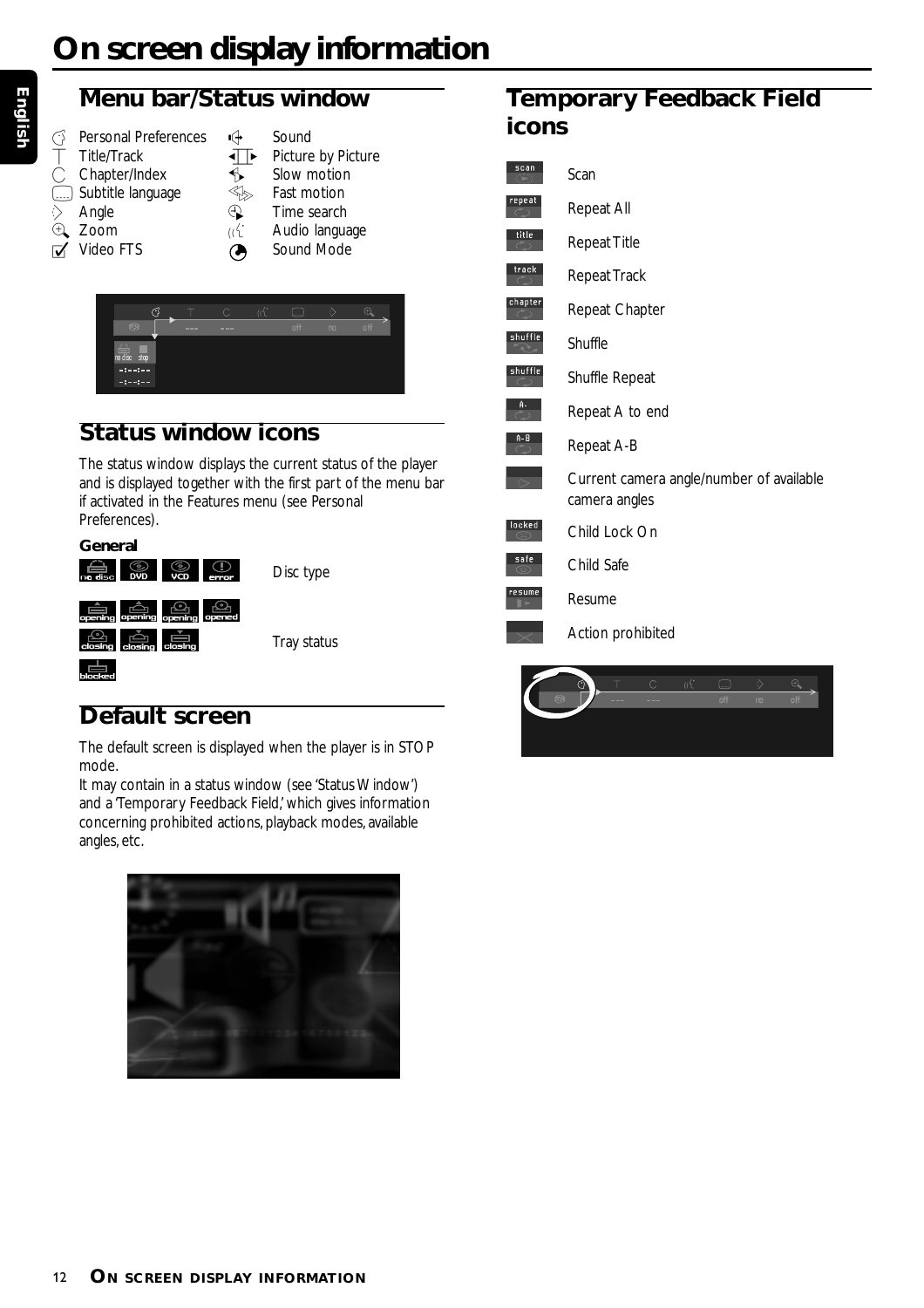# **General Notes**

- Depending on your TV and other equipment you wish to connect, there are various ways you could connect the player. Use only one of the connections described below.
- For some connections, settings for digital and/or analogue output are required. These settings have to be made in the 'Personal Preferences' menu which is only accessible via your TV screen. In these cases you will need to connect the player to the TV as well.
- Please refer to the manuals of your TV, VCR, Stereo System or other devices as necessary to make the best connections.

### **Caution:**

**– Do not connect the player's audio out jack to the phono in jack of your audio system.**

# **Connecting to audio equipment - analog**

### **Connecting to an amplifier/receiver equipped with two channel analogue stereo**

Connect the audio Left and Right outputs for Front speaker connection *(1)* to the corresponding sockets on your amplifier, receiver or stereo system using the audio cable supplied.



**Important:**

**– For the best sound quality with playback of audio CDs and stereo SACDs, always use the left and right connector of the high-quality stereo/ Multi-channel audio output. The separate stereo output is intended only for connection to video equipment such as a TV set.**



# **Connecting to a Multi-channel Audio/ (Video) receiver with 6 connectors**

The SACD player contains a multi-channel decoder. This enables playback of SACDs recorded in Multi-channel. You only need to select Multi-channel using the Sound Mode key.

- **1** Connect the audio Left and Right outputs for Front speaker connection *(1)* to the corresponding input sockets on your receiver using the audio cable supplied.
- **2** Connect the audio Left and Right outputs for Surround speaker connection *(3)* to the corresponding inputs on your receiver using an optional audio cable.
- **3** Connect the audio outputs for Center speaker and Subwoofer connection *(2)* to the corresponding inputs on your receiver using an optional audio cable.

### *Note:*

*– If the subwoofer is equipped with its own amplifier, the Subwoofer connection should be connected directly to the subwoofer.*

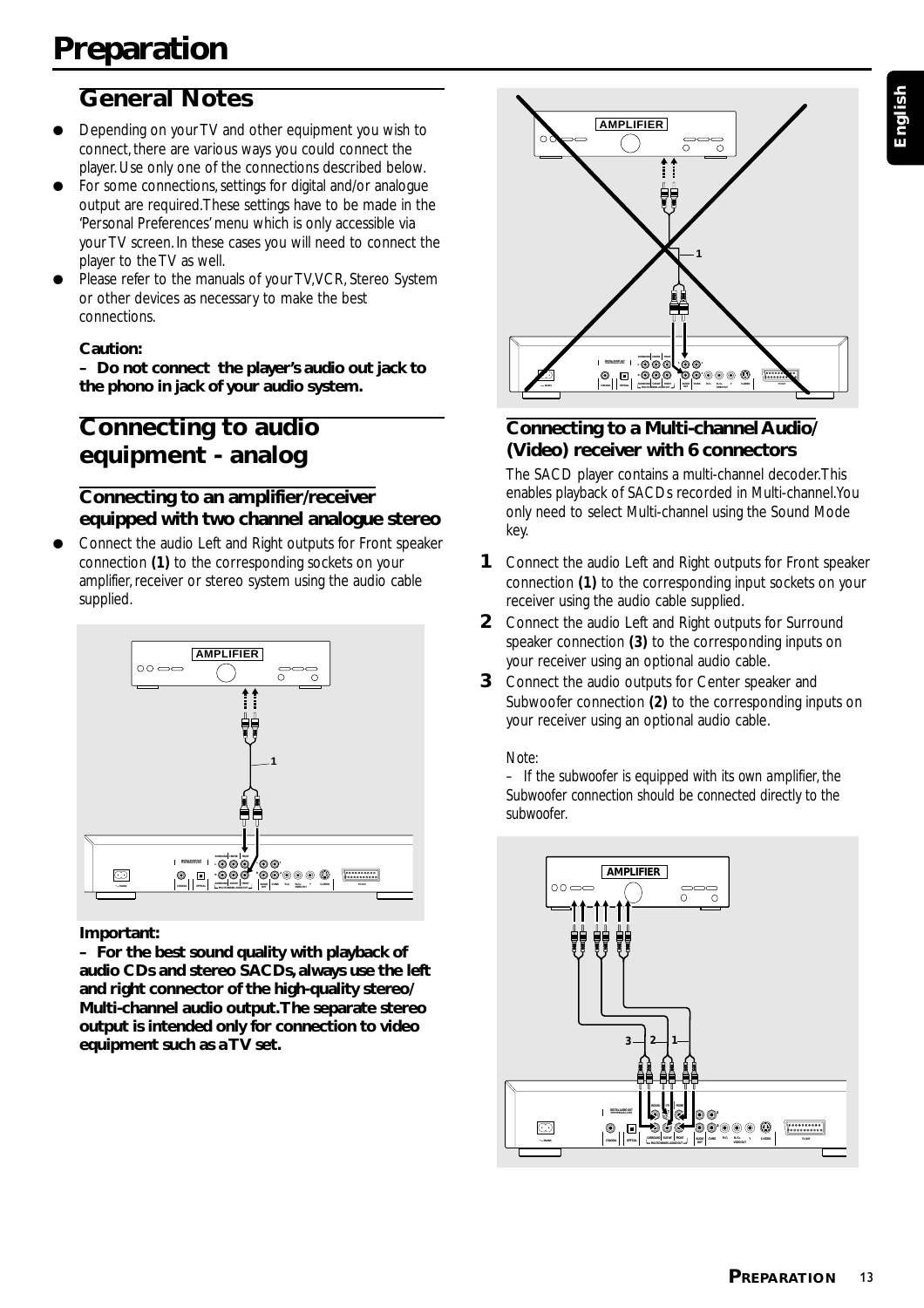### **Connecting to an amplifier/receiver equipped with Dolby Pro Logic**

- **1** Connect the audio Left and Right outputs for Front speaker connection *(1)* to the corresponding inputs on the Dolby Pro Logic Audio/Video amplifier/receiver using the audio cable supplied.
- **2** Set Analogue Output to Dolby Surround-compatible in the 'Personal Preferences' menu.

#### **If you connect the player to a TV equipped with a Dolby Pro Logic decoder**

Connect the player to the TV as described in the section 'Connecting to a TV - Audio connections as above'.

# **Connecting to audio equipment - digital**

The digital output of the SACD player does not provide PCM (Pulse Code Modulation) signals. If your amplifier/ receiver can only decode PCM and not multi-channel signals such as Dolby Digital, do not connect your SACD player using the digital input. This could damage your amplifier and/or speakers.

### **Connecting to an Audio/(Video) receiver with multi-channel decoder (Dolby Digital, MPEG 2 and DTS)**

### **Digital Multi-channel sound (not for SACD)**

For this you need a multi-channel A/V receiver that supports one or more of the DVD audio formats supported by your SACD player (MPEG 2, Dolby Digital and DTS). Check the receiver manual and the logos on front of the receiver.

**1** Connect the player's digital audio output (optical *4* or coaxial *5*) to the corresponding input on the receiver. Use an optional digital (optical *4* or coaxial *5*) audio cable.



### *Notes:*

*– If the audio format of the digital output does not match the capabilities of your receiver, the receiver will produce a strong, distorted sound. The audio format of the DVD disc in play is displayed in the Status Window when changing the audio format.*

*– 6 Channel Digital Surround Sound via digital connection can only be obtained if your receiver is equipped with a Digital Multi-channel decoder. If your receiver does not contain a decoder, you can make the analogue connections as described in the section 'Connecting to a Multi-channel Audio/(Video) receiver with 6 connectors' to obtain 6 Channel Digital Surround Sound.*

*– SACD Multi-channel sound cannot be obtained via digital connection.*

# **Connecting to a TV**

### *Notes:*

- *Depending on your TV, there are various ways to connect the player. These are shown in the illustration below.*
- *Please refer to your TV, VCR and any other User Manual(s) as necessary to make the optimal connections.*
- *Do not connect your SACD-player via your VCR because the video quality could be distorted by the copy protection system.*

# **SCART connection**

- **1** Connect the SCART to the corresponding connector on the TV using the SCART cable supplied *(6)*.
- **2** If your TV is not equipped with a SCART you can select one of the following alternative connections:

# **S-Video (Y/C) connection**

- **1** Connect the S-VIDEO OUT (Y/C) socket *(7)* to the corresponding socket on the TV using an optional S-Video cable.
- **2** If you wish to receive the sound via your TV, connect the STEREO OUT Left and Right output sockets *(1)* to the corresponding sockets on the TV using the audio cable supplied.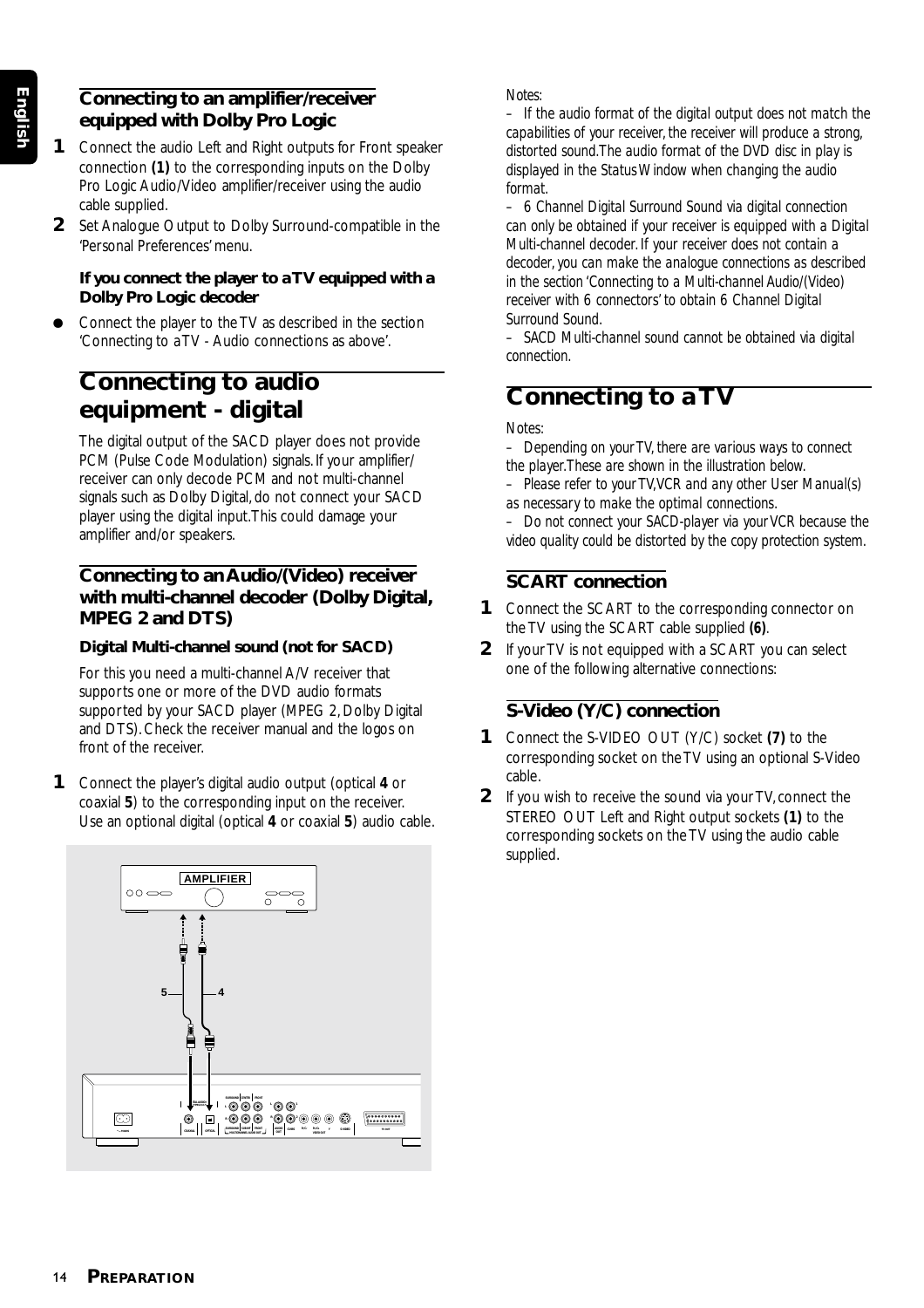# **English**

## **Video CVBS connection**

- **1** Connect the VIDEO OUT (CVBS) socket *(8)* to the corresponding socket on the TV using the video cable supplied.
- **2** If you wish to receive the sound via your TV, connect the STEREO OUT Left and Right output sockets *(1)* to the corresponding sockets on the TV using the audio cable supplied.



### **Component Video (Pr/Cr Pb/Cb Y) connection**

- **1** Connect the Pr/Cr Pb/Cb Y VIDEO OUT jacks on the DVD player to the corresponding in jacks on the TV using an optional Pr/Cr Pb/Cb Y cable *(9)*.
- **2** Connect the Left and Right AUDIO OUT jacks of the DVD player to the audio left/right in jacks on the TV *(1)*.



# **6 Channel settings**

### **Front speaker**

- L (Large): When the front speakers can reproduce low frequency signals below 120Hz
- S (Small): When the front speakers cannot produce low frequency signals below 120Hz

#### **Center Speaker**

- L (Large): When the center speaker can reproduce low frequency signals below 120Hz
- S (Small): When the center speaker cannot produce low frequency signals below 120Hz
- Off: When the center speaker is not connected

#### **Surround speakers**

- L (Large): When the surround speakers can reproduce low frequency signals below 120Hz
- S (Small): When the surround speakers cannot produce low frequency signals below 120Hz
- Off: When the surround speakers are not connected

### **Subwoofer**

- On: When you connect a subwoofer
- Off: When a subwoofer is not connected

#### *\* Notes:*

*– You can use your TV as center speaker. Please refer to your TV User Manual to check if your TV can reproduce low frequency signals below 120Hz. If not, set Center Speaker to S(small).*

*– When Center Speaker is selected in the 'Personal Preferences' menu, the sound from both center speaker and audio L/R as well as the audio from the Euroconnector will contain the center speaker audio.*

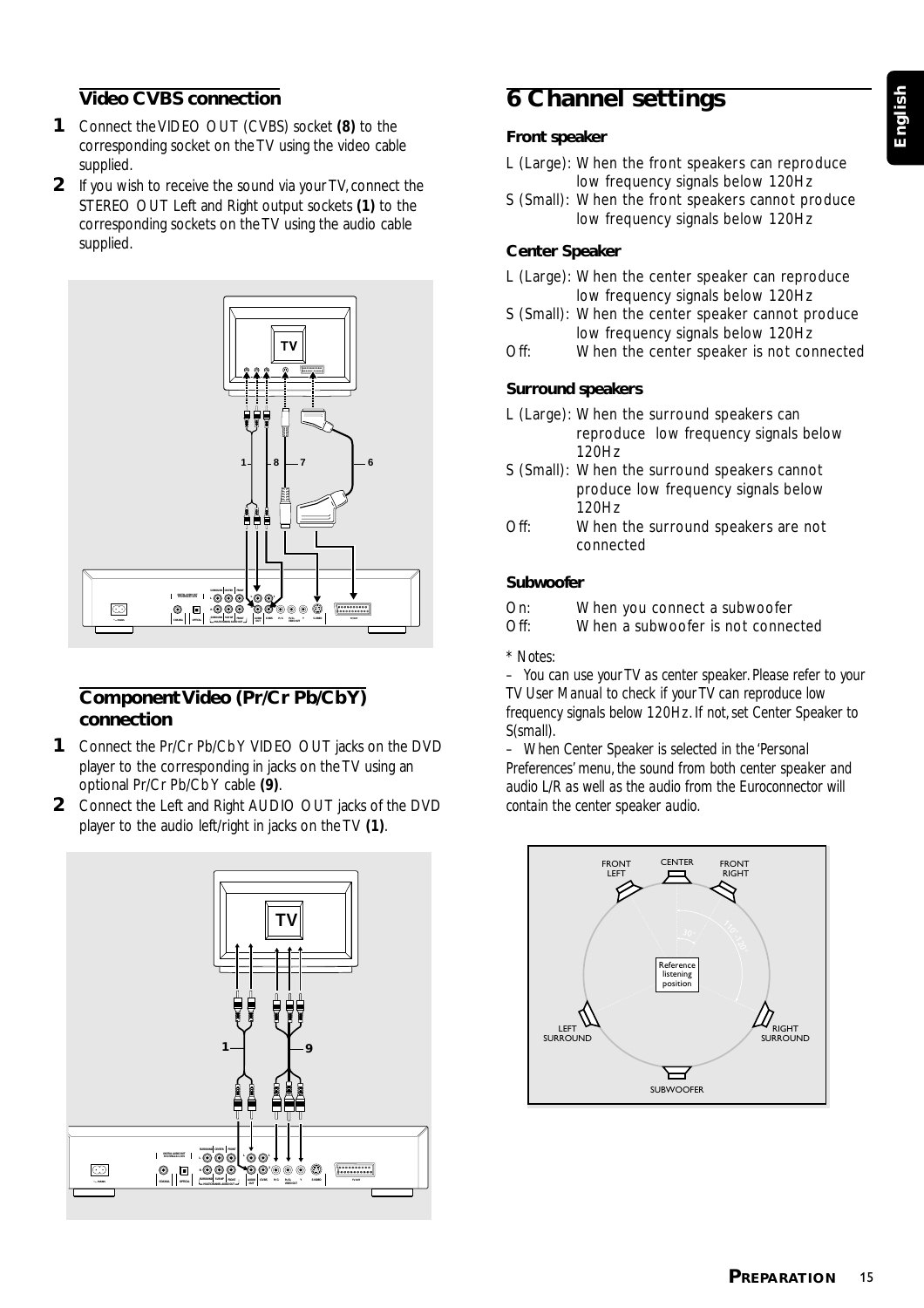# **Delay times**

The SACD player is set to reproduce correctly synchronized Digital Surround Sound in a listening area where the surround speakers are about 150cm nearer to the listening position than the front speakers, and the center speaker is in line with the front speakers. To adjust for other listening area arrangements, adapt delay times according to the following:

# **Digital Surround**

Measure the distances in centimeters from the front speaker plane and from the surround speaker plane to the listening positioning plane.

Subtract the surround distance from the front distance and divide by 30. The result is the required Surround Channel delay time in milliseconds.

If the center speaker is on the front speaker plane, no center speaker delay is needed. If, however, it is nearer to the listening position, measure the distance in centimeters between the front and center speaker planes, and divide by 30. The result is the required Center Channel delay time in milliseconds.



# **Dolby Pro Logic**

If the delay times for Surround Channel and Center Channel are set for Digital Surround mode, the delay times for Dolby Pro Logic mode will automatically be calculated and set.



# **Connecting the power supply**

- **1** Check if the power voltage as shown on the type plate (on the back of the player) corresponds to your local power voltage.
- **2** Plug the female end of the power cable supplied into the Power connector POWER SUPPLY on the rear of the player.
- **3** Plug the male end of the cord into an AC outlet.

### *Note:*

*– When the player is in the STANDBY or OFF position, it will still consume some power.*

*– If you wish to disconnect your player completely from the power supply, pull the plug from the AC Outlet.*

### **Caution:**

**Only qualified service personnel should remove the cover or attempt to service this device.**

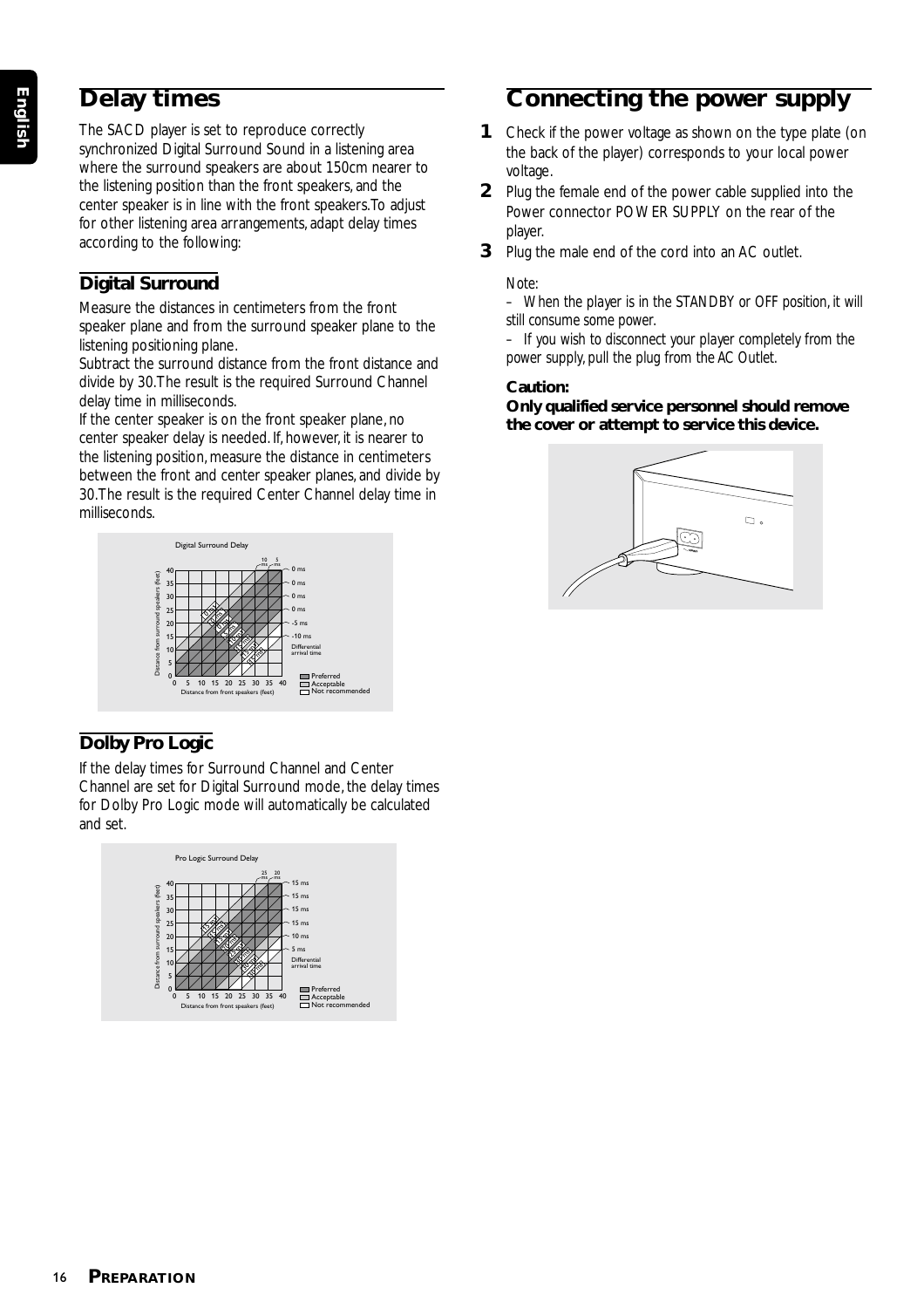# **General Explanation**

### **About this manual**

This manual gives the basic instructions for operating the SACD player.

Some DVDs require specific operation or allow only limited operation during playback. When this occurs, the symbol  $\times$  appears on the TV screen, indicating that the operation is not permitted by the player or the disc.

## **Remote control operation**

- Unless stated, all operations can be performed by the remote control. Always point the remote control directly at the player, making sure there are no obstructions between the remote and the player.
- Corresponding keys on the front panel of the player can also be used.

### **Menu bar operation**

- A number of operations can also be performed using the menu bar on the screen. The menu bar can be activated by pressing any of the following keys on the remote control: SYSTEM MENU, T-C, Angle, Audio Language, Subtitle Language, Zoom and FTS.
- The following functions can be operated via the menu bar.
	- Personal Preferences
	- Track/title selection
	- Chapter selection
	- Audio language selection
	- Subtitle language selection
	- Angle selection
	- Zoom
	- Video FTS selection
	- Sound mode
	- Picture-by-picture
	- Slow motion
	- Fast motion
	- Time search
- The various items can be selected using the  $\blacktriangleleft$  (left/right cursor) keys or by pressing the relevant keys on the remote control.
- By pressing SYSTEM MENU, the menu bar can be removed from the screen.
- When selecting an item in the menu bar, the selected item will be highlighted and the cursor keys (on the remote control) for operating the function are displayed below the icon.
- $\alpha$  or  $>$  indicates that more items are available at the left/ right hand side of the menu bar. Press  $\blacktriangleleft$   $\blacktriangleright$  (left/right cursor) to select these items.

# **Switching on**



- **1** If necessary, switch on the TV and select the video input for your SACD player.
- **2** Press ON/OFF on the player front panel or STANDBY on the remote control.
	- $\rightarrow$  The player display will light up.

**→** If the player is connected to the TV, the start-up screen appears.

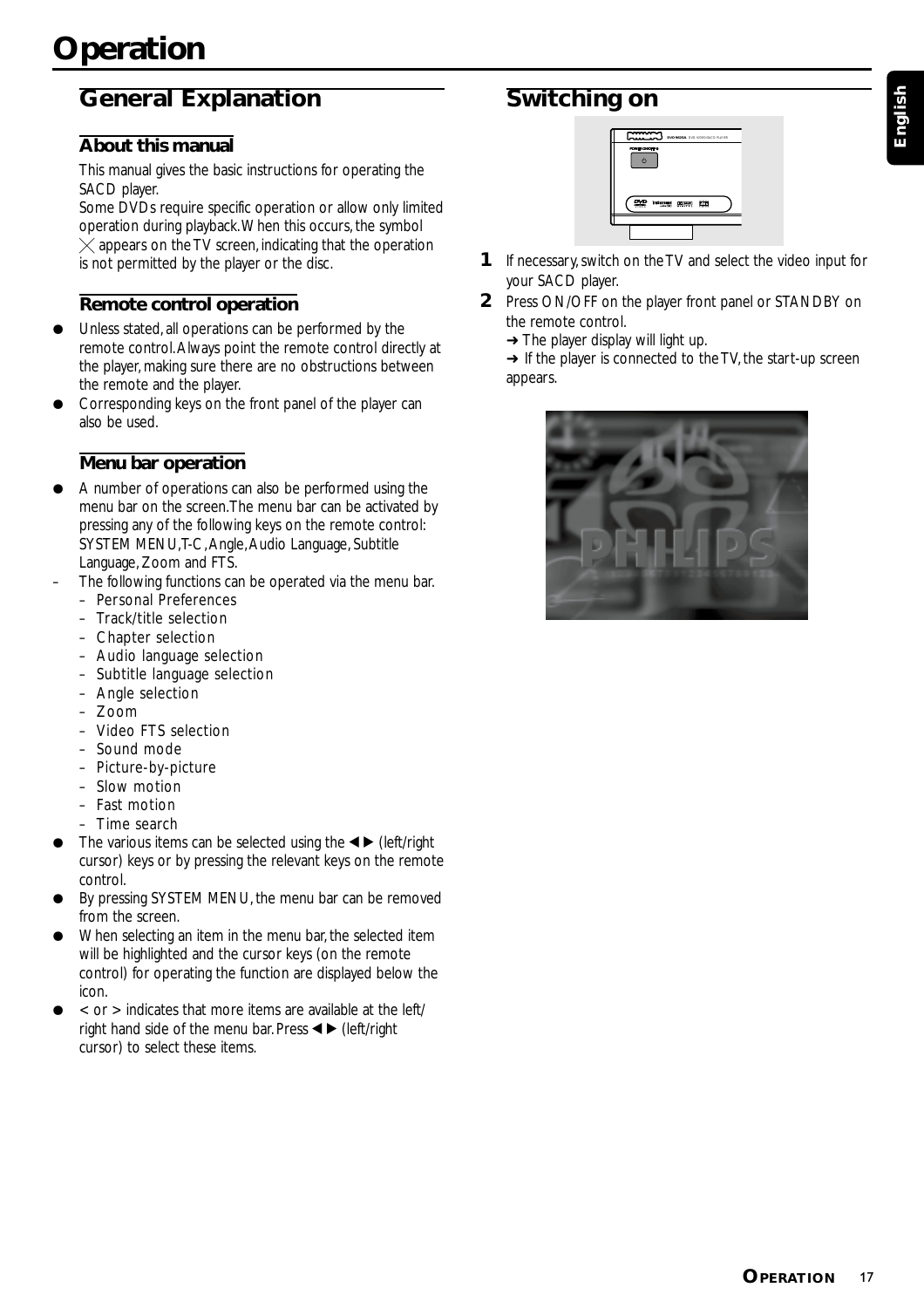# V **Personal Preferences**

In this mode you can set your personal preferences for a number of player features. Some settings must always be selected. This depends on the type of audio equipment connected. For this see the section 'Connecting to audio equipment.'

### **General operation:**

- **1** Press SYSTEM MENU on the remote control.
- **2** Select  $\bigcirc$  in the menu bar and press  $\blacktriangledown$  (down cursor). ➜ The Personal Preferences menu appears.
- $\bullet$  Use the  $\blacktriangle \blacktriangleright \blacktriangle \blacktriangledown$  (left/right/up/down) keys to toggle through the menus, submenus and submenu options. ➜ When a menu item is selected, the cursor keys (on the remote control) to operate the item are displayed next to the item.
- Press OK to confirm and return to the main menu. The following items can be adapted:

# **Picture**

### **– TV Shape**

If you have a wide screen (16:9) TV, select 16:9. If you have a regular (4:3) TV, select 4:3. If you have a 4:3 TV, you can also select between: Letterbox for a 'wide-screen' picture with black bars top and bottom, or Pan Scan, for a full-height picture with the sides trimmed. If a disc supports the format, the picture will be shown accordingly.



### **– Black level shift (NTSC only)**

Select ON for adapting the colour dynamics to obtain richer contrasts.

### **– Video shift**

Use this setting to personalize the position of the picture on your TV by shifting it to the left or right. Use  $\blacktriangleleft \blacktriangleright$  keys to shift and OK to exit.



# *<b> Sound*

### **– Digital and Analog output Settings for DVD/ VCD**

| Connected audio system                                                |          | Digital out Analog out                                                 |
|-----------------------------------------------------------------------|----------|------------------------------------------------------------------------|
| Amplifier or TV with<br>two channel analog stereo                     | Off      | Stereo or 3D Sound                                                     |
| Amplifier or TV with<br>Dolby Surround                                | Off      | Dolby Surround<br>- compatible                                         |
| Amplifier with two channel<br>digital stereo                          | PCM only | Stereo or 3D Sound                                                     |
| A/V receiver with multi-channel<br>decoder (Dolby Digital, MPEG, DTS) | All      | Stereo. 3D Sound.<br>Dolby Surround<br>-compatible or<br>Multi-channel |
| Multi-channel A/V receiver<br>with 6-ch connectors                    | ( )tt    | Multi-channel                                                          |

### **– Digital output**

Factory setting is ALL. If you connect equipment with a digital input change the setting to ALL or PCM (Pulse Code Modulation - see below) only. Both coaxial and optical outputs are then switched on (not for SACD). If your equipment doesn't include a digital multichannel decoder, set the digital output to PCM. Both coaxial and optical outputs are then switched on. See 'Digital and Analog output Settings for DVD/VCD' above.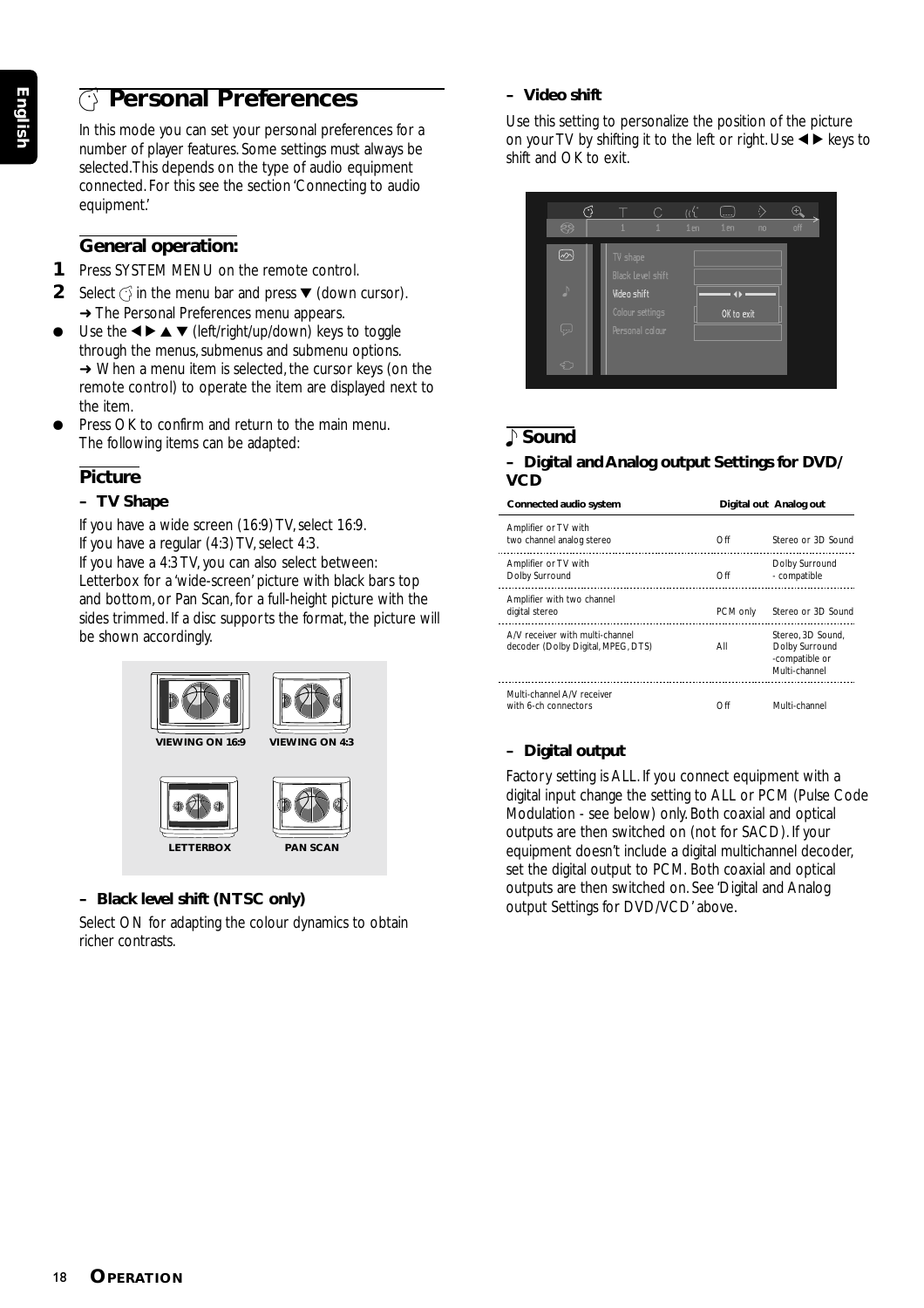### **– PCM output**

PCM (Pulse Code Modulation) is a method of encoding audio information in a digital format. PCM samples analog audio information at a fixed sampling rate and measures the amplitude (volume) of the audio signal with a precision determined by the sampling size. Audio is encoded on CDs in the PCM format with a sampling frequency of 44.1kHz and a 16-bit sampling size. A 16-bit sample size can contain 65,536 possible levels of sound volume which corresponds to a dynamic range of 96dB. A DVD can be encoded in PCM with a sampling frequency of up to 96kHz and a 24 bit sample size.

| ි                       | С                           | ωĆ | (                | Ò   | $\oplus$ |
|-------------------------|-----------------------------|----|------------------|-----|----------|
| $88 -$                  | 1<br><b>COLOR</b>           |    | off              | no. | off      |
| $\circledcirc$          | Digital output              |    |                  |     |          |
| $\overline{1}$          | PCM output<br>Analog output |    | 48 KHz<br>96 KHz |     |          |
| $\overline{\mathbb{R}}$ | Night mode<br>Karaoke vokal |    |                  |     |          |
| $\bigodot$              | <b>Speakers</b>             |    |                  |     |          |

The PCM setting on your player allows you to select the PCM sample-rate frequency of the analog and digital outputs. You can set it to either 48kHz or 96kHz. Factory setting is 48kHz. Note when using digital outputs:

- If you have a digital amplifier with a PCM input of 96kHz, connected via digital output, choose this frequency in the menu. Do not choose 96kHz if your amplifier has a digital PCM input of 48kHz since then a strong distorted sound may be produced.
- Due to copy-protection the digital outputs may be muted when 96kHz is selected, while the analog outputs will remain active. Switching the PCM output back to 48kHz will reactivate the digital output.

#### **– Analogue output**

Select Digital and Analog output settings for DVD/VCD. Select Stereo, Dolby Surround-compatible, 3D Sound or Multi-channel. Factory setting is Multi-channel. *Multi-channel*: Select this setting when using a multi-channel audio/(video) receiver with six inputs. In this mode, the player will perform Dolby Digital 5.1-channel decoding when applicable, and Dolby Pro Logic decoding on DVD-Video and Video-CD discs with 2-channel sound tracks. No Dolby Pro Logic decoding is done with (Super) Audio CD discs.

*Dolby Surround-compatible*: Select this setting when using an equipment with a Dolby Surround Pro Logic decoder. In this setting, the 5.1 audio channels (Dolby Digital, MPEG-2) are downmixed to a Dolby Surround-compatible 2-channel output.

*3D-Sound*: In a setup without rear speakers (analog stereo output), 3D Sound remixes the six channels of digital surround into a two-speaker output while retaining all of the original audio information. The result is the listening sensation of being surrounded by multiple speakers.

During DVD or Video-CD playback, these values can be selected directly with the 'SOUND MODE' key.

### **– Night Mode**

Optimizes the dynamics of the sound for low-volume playback. This setting can only be used with discs that support the Night Mode feature.

### **– Speaker settings**

Allows you to select speaker settings, volume balance and delay time, and to test the speaker settings. Speaker settings are only active on the Multi-Channel Audio Out outputs for both DVD and SACD. Speaker settings will not be used during playback in the SACD Stereo mode.



#### *Note:*

- *Volume level setting is not applicable for SACD playback.*
- *To preserve highest sound quality for playback of multichannel SACD, bass filter for speakers will only be activated when ALL speakers are set to small in speaker setting.*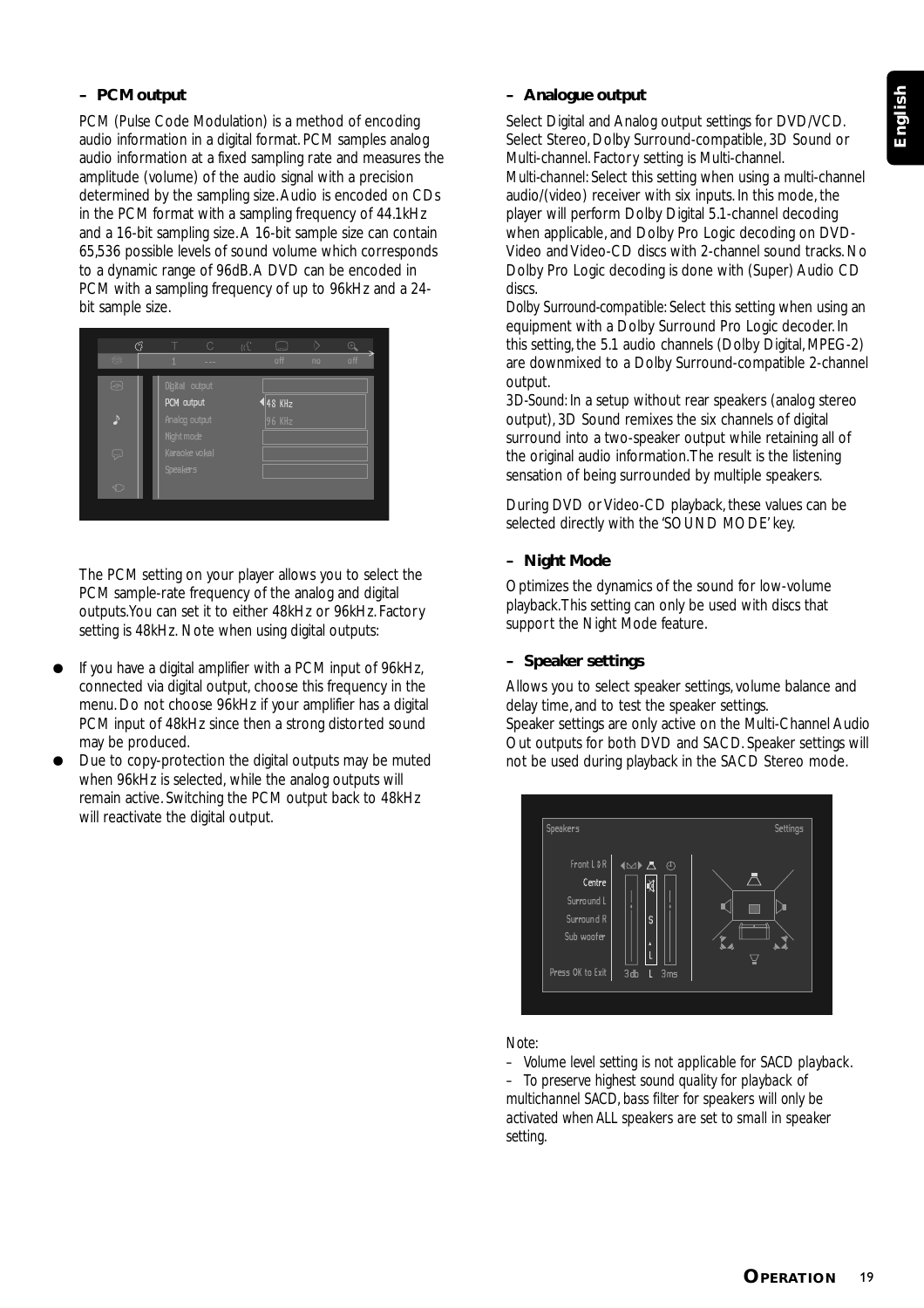### **– Karaoke vocal**

Put this setting to ON only when a multi-channel karaoke DVD is being played. The karaoke channels on the disc will then be mixed into a normal stereo sound.

### r **Language**

Select the required Menu, Audio and Subtitle language. *Audio language* - The sound will be in the language you select, provided it is available on the disc in play. If not, speech will revert to the first spoken language on the disc. You can choose from 16 different languages.

*Subtitle language* - The subtitles will be in the language you select, provided it is available on the disc in play. If not, subtitles will revert to the first subtitle language on the disc. You can choose from 16 different languages.

*Menu language* - The On-screen Menus will be displayed in the language you select. You can choose from 8 different languages.

Audio language and Subtitle language can also be adapted via the Menu bar on the screen.

### s **Features**

### **– Access Control (DVD/VCD only)**

Access Control contains the following features: *Disc Lock* - When Disc Lock is set to ON, a 4-digit PIN code must be entered in order to play discs. *Parental control* - Allows the conditional presentation of DVD discs containing Parental Control information.

#### **– Status Window**

Displays the current status of the player and appears with the menu bar. When disc playback is stopped, it is displayed with the 'Temporary Feedback Field' in the default screen. See 'On-Screen Display' information.

The factory setting is ON. Select OFF to suppress display of the Status Window.



#### **– Low Power Standby**

If this setting is set to ON, the player will go in low-power standby when the Stand-by key (remote control) is pressed. While in low-power standby, scart AUX-I/O will no longer be available.

### **– Sound Mode (SACD only)**

Selection of default SACD Sound Mode: Stereo or Multichannel. Sound Mode setting can be changed during playback with the Sound Mode button on the player or the remote control. When selecting Multi-channel make sure your sound mode is set up for Multi-channel reproduction.

| ි                  |                | С                               | u¢ | ()  | ◇                 | $^{\circ}$ |
|--------------------|----------------|---------------------------------|----|-----|-------------------|------------|
| 89                 |                | ---                             |    | off | n <sub>0</sub>    | off        |
| $\overline{\odot}$ |                | Access control<br>Status window |    |     |                   |            |
|                    |                | Low power standby               |    |     |                   |            |
|                    | Sound mode     |                                 |    |     | SACD Stereo       |            |
| Q                  | <b>Display</b> |                                 |    |     | SACD Multichannel |            |
|                    | <b>PBC</b>     |                                 |    |     |                   |            |
| €.                 |                |                                 |    |     |                   |            |

### **Display information**

### **– Display**

*Elapsed time* - during playback the elapsed playing time will be displayed.

*Remaining time* - during playback the remaining playing time will be displayed.

Display setting can be changed during playback using the DISPLAY key on the remote control.

|                         | ි | T          | C                 | πĆ | (              | ♦  | $\mathbf{\Theta}$ |
|-------------------------|---|------------|-------------------|----|----------------|----|-------------------|
| 89                      |   | 1          | <b>COLOR</b>      |    | off            | no | off               |
| $\circledcirc$          |   |            | Access control    |    |                |    |                   |
|                         |   |            | Status window     |    |                |    |                   |
| Þ                       |   |            | Low power standby |    |                |    |                   |
|                         |   | Sound mode |                   |    |                |    |                   |
| $\overline{\mathbb{R}}$ |   | Display    |                   |    | Total time     |    |                   |
|                         |   | PBC        |                   |    | Remaining time |    |                   |
| $\subset$               |   |            |                   |    |                |    |                   |

#### **– Player Display Dim (via remote control)**

This feature allows you to set the front panel display brightness. By repeatedly pressing the DIM key on the remote control you can select from 3 different brightness levels.

### **– PBC (Playback Control)**

This feature allows you to disable or enable the PBC (Playback Control) menu of VCD discs. See under 'Special VCD features': Factory setting is ON.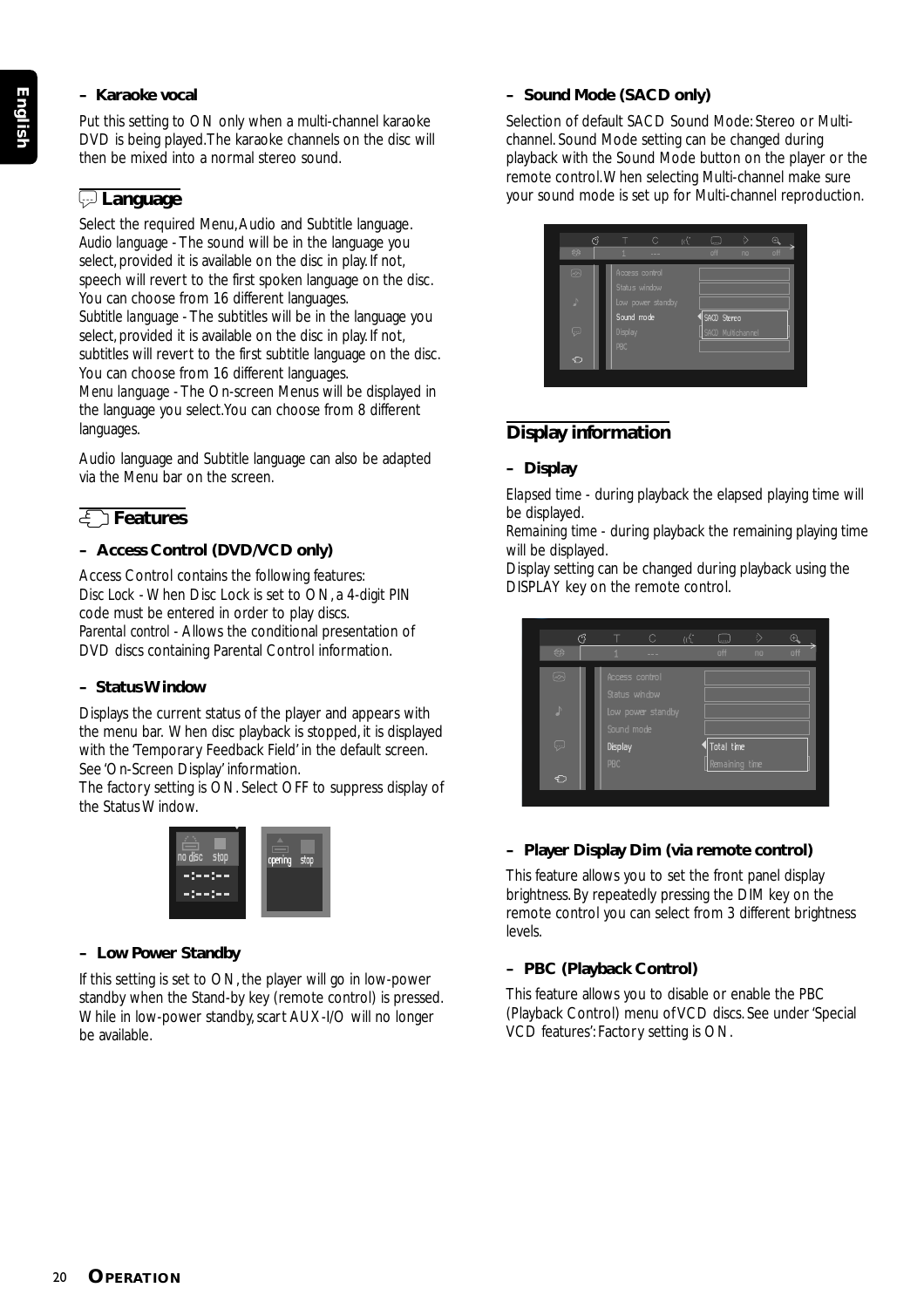# **Operation - Audio (Super Audio CD and CD)**

# **Loading an SACD or Audio disc**



- **1** Press ▲ OPEN/CLOSE on the front of the player to open the disc tray.
- **2** Load your chosen disc in the tray, label side up. Make sure it is properly inserted in the correct recess.
- **3** Gently push the tray, or press ▲ OPEN/CLOSE, to close the tray.

→ READ will appear on the player display and in the status window (if TV is on).

If a Super Audio CD is inserted, the Sound Modes available on the disc will be shown on the player display. The current Sound Mode is indicated on both player display (with a bullet) and screen (if TV is on).

# **Playing an SACD or Audio disc**



- 
- $Press$  PLAY to start playback.

**→** During playback of Super Audio CDs and audio discs, all functions can be operated via the keys on the remote control and the front player.

**→** If the TV is on, the Super Audio CD or the Audio CD screen will appear.

**→** During play, the current track number and its elapsed playing time will be shown on the player display (on the screen). If a default Display Time setting (Total Time/ Remaining Time) is made in the Personal Preferences menu, the relevant time will be indicated during playback. With the DISPLAY key on the remote control other time indications can be selected.

**→** When playing a Super Audio CD, the currently selected Sound Mode will be indicated on the display with a bullet. ➜ At the beginning of each track, the number of front channels and surround channels will be displayed (e.g. 3/2). If a subwoofer channel is present this will also be displayed  $(+1).$ 



**→** If a default Sound Mode (Stereo/Multi-channel) is selected in the Personal Preferences menu and this Sound Mode is not available on the inserted disc, playback will start in the first available Sound Mode on the the disc. ➜ Playback will stop at the end of the disc.

To stop play at any other time, press  $\blacksquare$  STOP.  $\rightarrow$  The number of tracks and the total playing time will be shown on the player display (and on the screen).

# **Sound Mode - SACD playback**

Press SOUND MODE on the remote control to select the desired sound mode:

*Stereo* - Super Audio Stereo reproduction. *Multi-channe*l - Super Audio Multi-channel reproduction.  $CD$  - normal CD stereo reproduction (press  $\blacksquare$  STOP first, then press SOUND MODE).

The sound modes available on the disc will be indicated on the display. When selecting Multi-channel, make sure your speaker configuration is set up for Multi-channel reproduction.

# **Pause**

- Press II PAUSE during playback.
- To return to playback, press  $\blacktriangleright$  PLAY.

# **Search**

- To search backward or forward through the disc at four times the normal speed, hold down  $\leftrightarrow$  REVERSE or  $\rightarrow$ FORWARD for about one second during playback.
	- **→** Search begins, and sound is partially muted.
- To step up to eight times the normal speed, press  $\triangleleft$ REVERSE or  $\rightarrow$  FORWARD again.
	- **→** Search goes to eight times the speed, and the sound is muted.
- To return to four times the normal speed, press  $\triangleleft$ REVERSE or  $\rightarrow$  FORWARD again.
- **•** If the TV is on, search speed and direction are indicated on the screen each time  $\leftrightarrow$  REVERSE or  $\leftrightarrow$  FORWARD is pressed.
- To end the search, press  $\blacktriangleright$  PLAYto resume playback or  $pres \equiv STOP$  to stop playback.

# **Moving to another track**

- Press ► NEXT or ► PREVIOUS briefly during playback to go to the next track or to return to the beginning of the current track.
- Press ► PREVIOUS briefly to step back to the previous track.
- To go directly to any track, enter the track number using the numerical keys (0-9).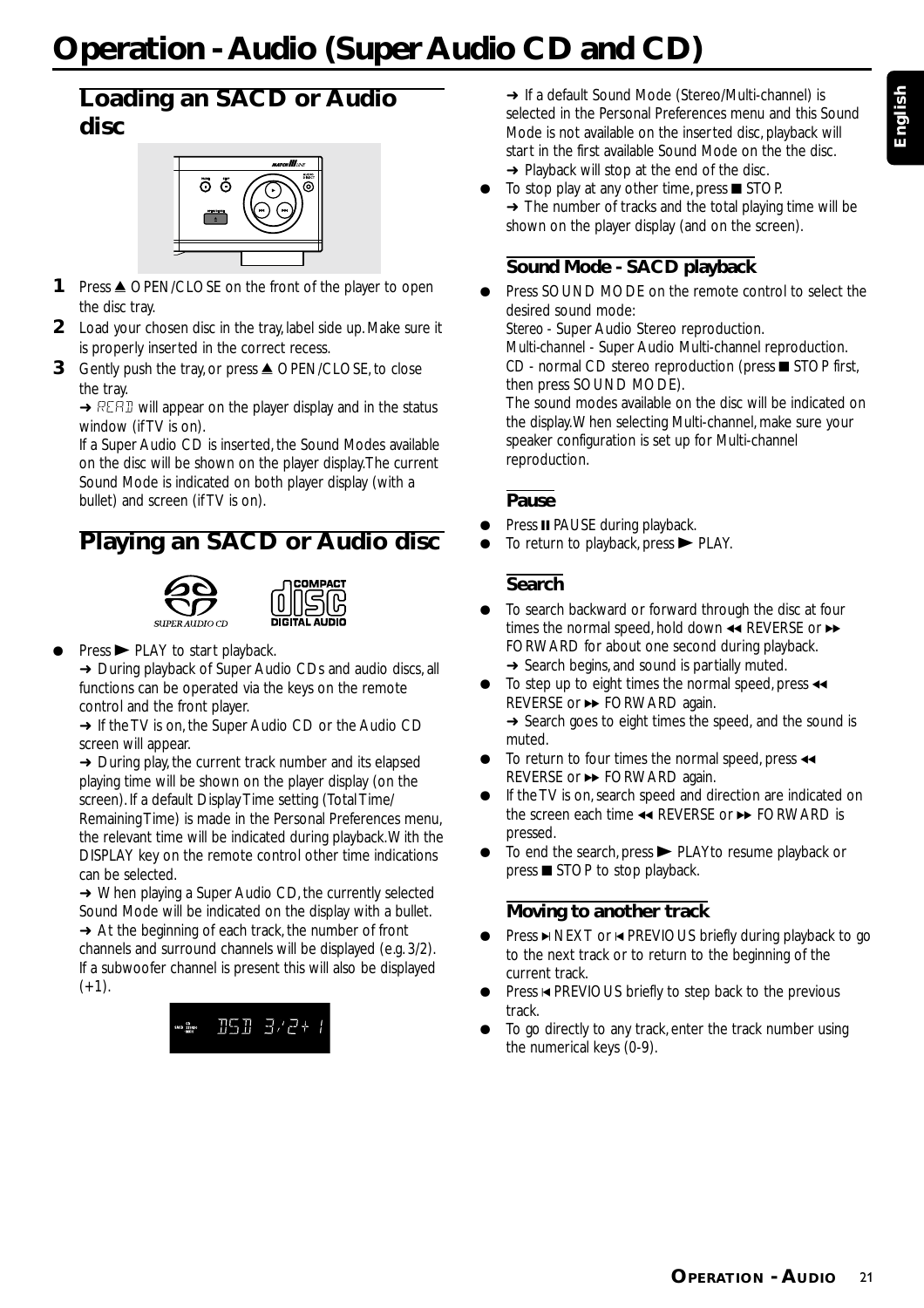### **Shuffle**

- Press SHUFFLE during playback. **→ The playing order of the tracks is changed.**
- To return to normal playback, press SHUFFLE again.

## **Repeat track/disc**

- To repeat the current track, press REPEAT. **→ REPEAT TRACK** appears on the display.
- To repeat the entire disc, press REPEAT a second time. **→ REPEAT** appears on the display.
- To exit Repeat mode, press REPEAT a third time.

# **Repeat A-B**

To repeat a specific portion of a track:

- Press REPEAT A-B at your chosen starting point. **→ A-** appears on the player display.
- Press REPEAT A-B again at your chosen end point. ➜ **A-B** appears on the display, and the sequence begins to play repeatedly.
- To cancel the sequence and continue playback, press REPEAT A-B.

# **Scan**

Scanning plays the first 10 seconds of each track on the disc.

- Press SCAN.
- To continue playback at your chosen track, press SCAN again or press $\blacktriangleright$  PLAY.

# **FTS (Favourite Track Selection) - Audio CD only**

- The FTS Programme allows you to store your favourite tracks for a particular disc in the player memory.
- Each FTS Programme can contain 20 tracks.
- Each time a FTS program is played it will be placed at top of the list. When the list is full and a new program is added, the last program on the list will be removed from the list.
- The selections can be called up and played at any time.
- FTS programming is not possible in Audio Direct mode.

# **Storing a FTS program**

**1** Load a disc and stop playback.



- **2** Use  $\blacktriangledown$  (down cursor) to go to the list of available tracks.
- **3** Use  $\triangleleft$  and  $\triangleright$  (left/right cursor) to select tracks from the list. To go directly to any track, enter the track number using the numerical keys (0-9).
- **4** Store each track by pressing OK.
	- **→ The track numbers will be added to the list.**
	- **→** The number of tracks and the playing time of the programme will be shown on the TV screen and the player display.

When your FTS program is complete, press  $\blacktriangleright$  PLAY to start playing; the FTS program will be automatically memorized.

Press FTS or use the  $\blacktriangleleft$   $\blacktriangleright$  (left/right cursor) to set FTS to ON or OFF.

### **Erasing a track from a FTS-program**

- **1** Use  $\blacktriangledown$  (down cursor) to go to the list of selected tracks.
- **2** Use  $\triangleleft$  and  $\triangleright$  (left/right cursor) to select the track number you wish to erase. To go directly to any track, enter the track number using the numeric keys 0-9.
- **3** Press OK.

**→** The track number will be erased from the list of selected tracks.

# **Erasing the complete program**

Use  $\blacktriangledown$  (down cursor) to select CLEAR ALL and press OK. **→** The complete FTS Programme for the disc will be erased.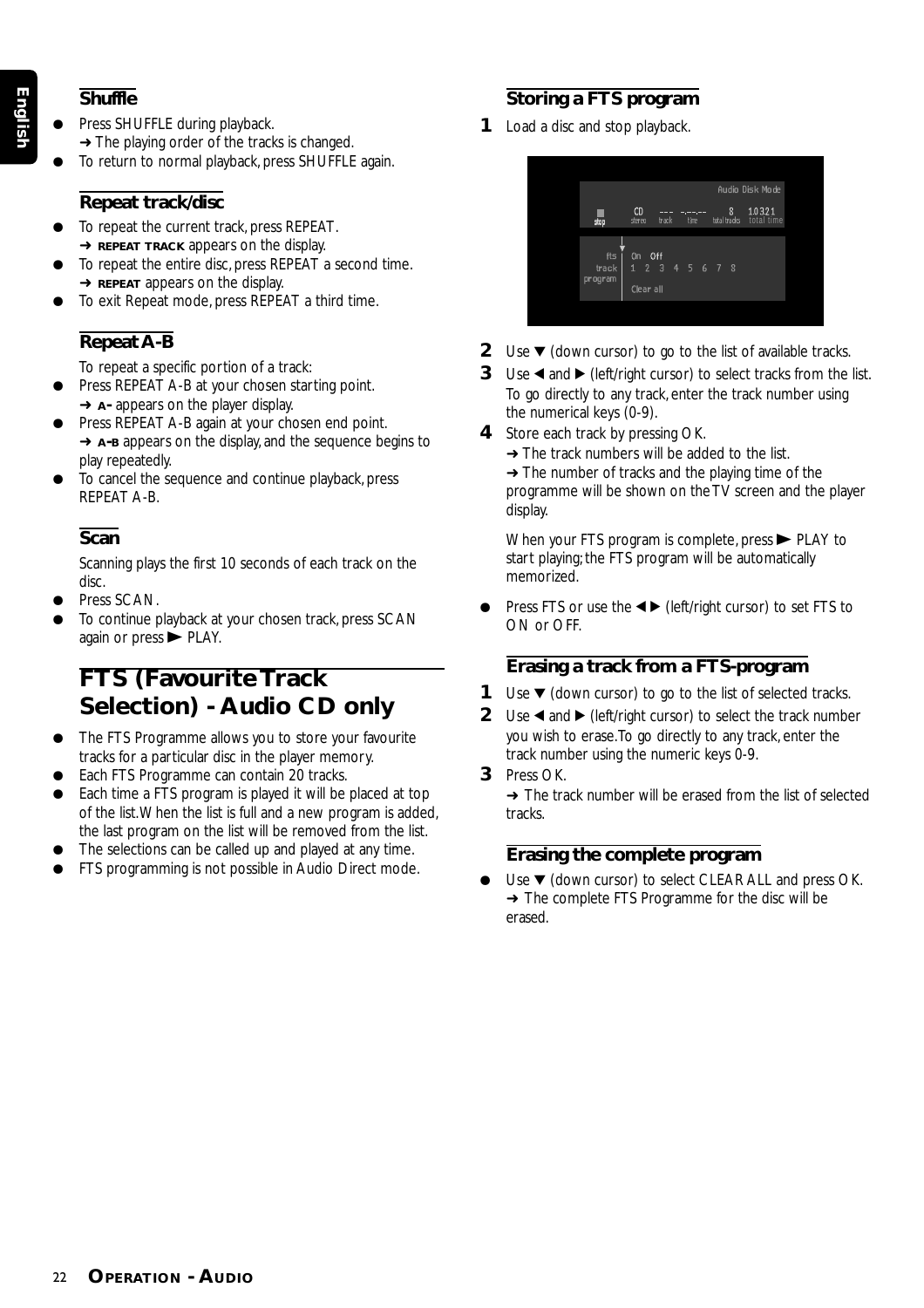# **Access control; disc lock (DVD and VCD)**

# **Activating/deactivating the disc lock**

- **1** In the STOP mode, select ACCESS CONTROL in the features menu  $\epsilon$  using the  $\blacktriangledown/\blacktriangle$  (down/up) keys and  $pres$  (right cursor).
- **2** Enter a 4-digit code of your own choice.
- **3** Enter the code a second time.
- **4** Move to "CHILD LOCK" using the ▼/▲ (down/up) keys.



- **5** Move to  $\widehat{R}$  and using the  $\blacktriangleright$  (right cursor) key.
- **6** Select  $\frac{1}{3}$  using the  $\blacktriangledown/\blacktriangle$  (down/up) keys.
- **7** Press OK to confirm or  $\triangleleft$  (left cursor) to confirm and press 1 (left cursor) again to exit the menu.

**→ Now unauthorized discs will not be played unless the** 4-digit code is entered.

**8** Select  $\widehat{F}$  to deactivate the Disc Lock.

*Note: Confirmation of the 4-digit code is necessary when:*

- *The code is entered for the very first time (see above),*
- *The code is changed (see 'Changing the 4-digit code'),*
- *The code is cancelled (see 'Changing the 4-digit code');*

*– Both Disc Lock and Parental Control are switched Off and the code is requested.*

# **Authorizing discs**

Insert the disc. See 'Loading discs'.

**→ The 'child protect' dialog will appear.** 

You will be asked to enter your secret code for 'Play Once 'or 'Play Always.' If you select 'Play Once', the disc can be played as long as it is in the player and the player is ON. If you select 'Play Always', the disc will become child safe (authorized) and can always be played, even if the Child Lock is set to ON.

#### *Notes:*

*– The player memory maintains a list of 120 authorized ('Child safe') disc titles. A disc will be placed in the list when 'Playback Always' is selected in the 'child protect' dialog. – Each time a 'child safe' disc is played, it will be placed on top of the list. When the list is full and a new disc is added, the last disc in the list will be removed from the list.*

*– Double-sided DVDs may have a different ID for each side. In order to make the disc 'child safe', each side has to be authorized.*

*– Multi-volume VCDs may have a different ID for each volume. In order to make the complete set 'child safe', each volume has to be authorized.*

| locked<br>ణ                                                     | <b>Acces Control</b>                      |
|-----------------------------------------------------------------|-------------------------------------------|
| Play once<br>A Play always                                      | [ ] [ ] [ ] [ ]<br>$\overline{[][][][][]$ |
| Choose Play always for inserting disc in the<br>child safe list |                                           |

### **Deauthorizing discs**

- Insert the disc. See 'Loading discs'. **→** Playback starts automatically.
- Press  $\blacksquare$  STOP while  $\odot$  is visible.
	- $\rightarrow$  The  $\circledR$  will appear and the disc is now deauthorized.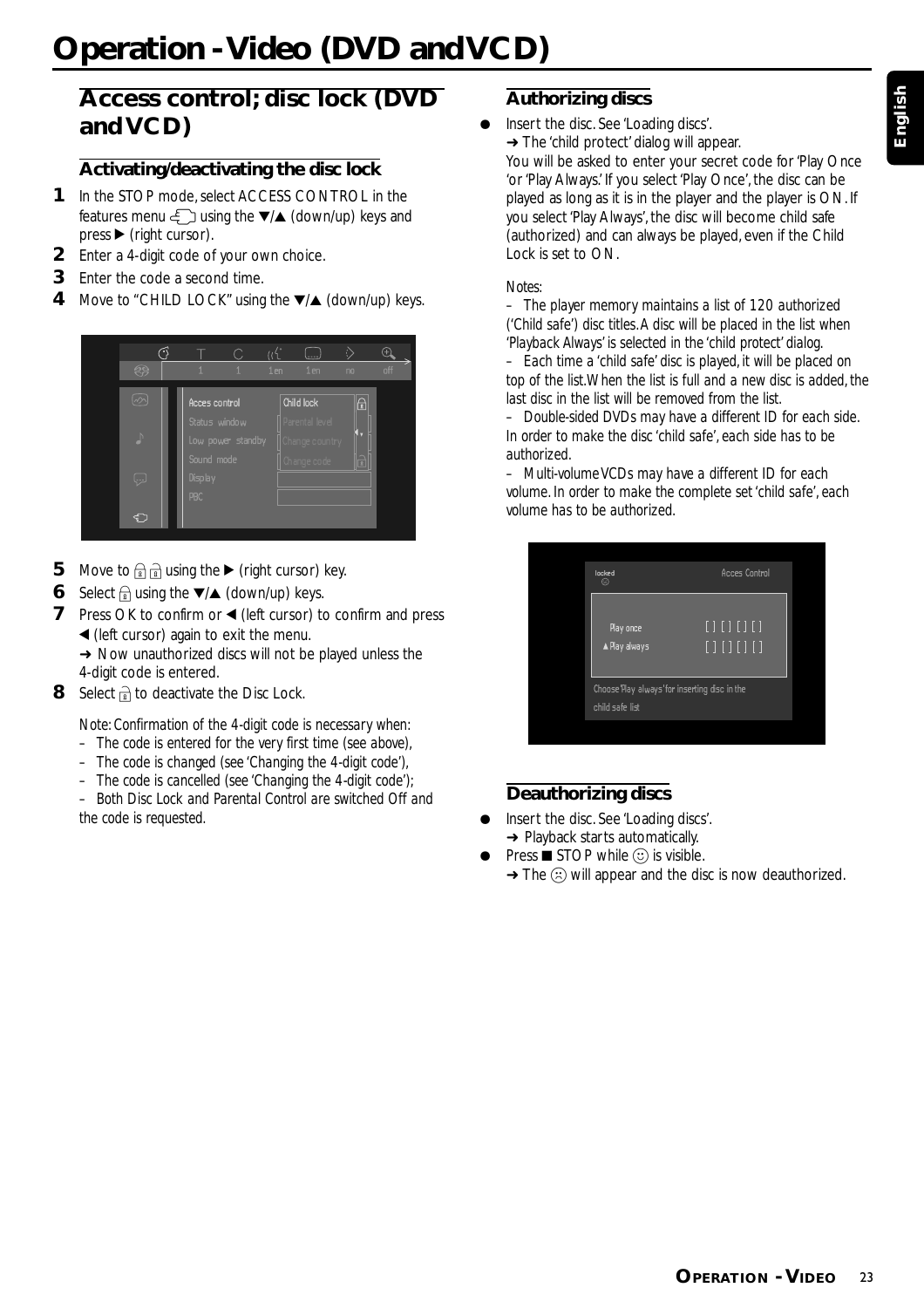# **Access control; Parental control (DVD-Video only)**

Movies on DVDs may contain scenes not suitable for children. Therefore, discs may contain 'Parental Control' information which applies to the complete disc or to certain scenes on the disc. These scenes are rated from 1 to 8, and alternative, more suitable scenes are available on the disc. Ratings are country dependent. The 'Parental Control' feature allows you to prevent discs from being played by your children or to have certain discs played with alternative scenes.

# **Activating/Deactivating Parental Control**

**1** In STOP mode, select ACCESS CONTROL in the features menu using the  $\blacktriangledown/\blacktriangle$  (down/up) keys and press  $\blacktriangleright$  (right cursor).



- **2** Enter your 4-digit code. If necessary, enter the code a second time.
- **3** Move to PARENTAL LEVEL using the  $\blacktriangledown/\blacktriangle$  (down/up) keys.
- **4** Move to Value Adjustment (1-8) using the ▶ (right cursor) key.
- **5** Then use the  $\blacktriangledown/\blacktriangle$  (down/up) keys or the numerical keys on the remote control to select a rating from 1 to 8 for the disc inserted.

# *Rating 0 (displayed as '– –'):*

Parental Control is not activated. The Disc will be played in full.

# *Ratings 1 (child safe) to 8 (adults only):*

The disc contains scenes not suitable for children. If you set a rating for the player, all scenes with the same rating or lower will be played. Higher rated scenes will not be played unless an alternative is available on the disc. The alternative must have the same rating or a lower one. If no suitable alternative is found, playback will stop and the 4-digit code has to be entered.



**6** Press OK or  $\triangleleft$  (left cursor) to confirm and press  $\triangleleft$  (left cursor) again to exit from the menu.

# **Country**

- **1** In STOP mode, select ACCESS CONTROL in the features menu using the  $\blacktriangledown/\blacktriangle$  (down/up) keys and press  $\blacktriangleright$  (right cursor).
- **2** Enter the 4-digit code.
- **3** Move to CHANGE COUNTRY using the ▼ (down) key.
- **4** Press the ▶ (right) key.
- **5** Select a country using ▼/▲ (down/up cursor).
- **6** Press OK or  $\triangleleft$  (left cursor) to confirm and press  $\triangleleft$  (left cursor) again to exit from the menu.

# **Changing the 4-digit code**

- **1** In STOP mode, select ACCESS CONTROL in the features menu using the  $\blacktriangledown/\blacktriangle$  (down/up) keys and press  $\blacktriangleright$  (right cursor).
- **2** Enter the old code.
- **3** Move to CHANGE CODE using the  $\blacktriangledown$  (down) key.
- **4** Press the ► (right) key.
- **5** Enter the new 4-digit code.
- **6** Enter the code a second time and reconfirm by pressing OK.
- **7** Press  $\blacktriangleleft$  (left cursor) to exit the menu.

# **If you forget your 4 digit code**

- **1** Press **B** STOP to exit the 'Child Protect' screen.
- **2** Select ACCESS CONTROL in the features menu using the  $\blacktriangledown/\blacktriangle$  (down/up) keys.
- **3** The 4-digit code can be cancelled by pressing **STOP** four times in the 'Access Control' dialog.
- **4** You can then enter a new code (twice!) as described above (Changing the 4 digit code).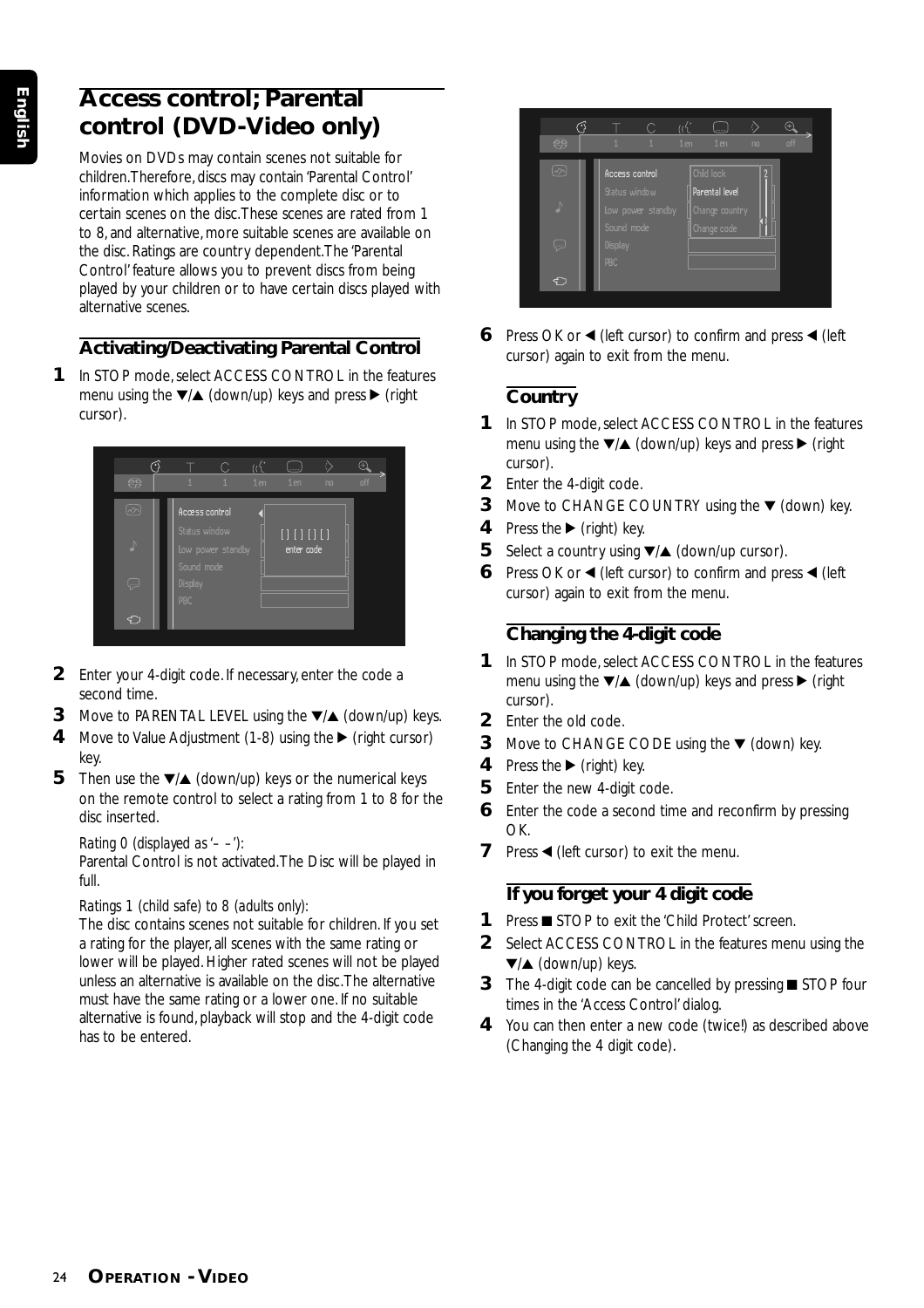# **Loading DVDs or VCDs**



- **1** Press ▲ OPEN/CLOSE on the front of the player to open the disc tray.
- **2** Load your chosen disc in the tray, label side up. Make sure it is properly inserted in the correct recess.
- **3** Gently push the tray, or press ▲ OPEN/CLOSE, to close the tray.

**→ READ will appear in the status window and on the** player display and playback will start automatically.

#### *Note:*

*– If 'Disc Lock' is set to ON and the disc inserted is not authorized, the 4-digit code must be entered and/or the disc must be authorized (see 'Access Control').*

# **Playing a DVD-video disc**



### **Playing a title**

 $\rightarrow$  After inserting the disc and closing the tray, playback starts automatically. The status window of the player display shows the type of disc loaded, as well as the disc's information and playing time.

**→** The disc may invite you to select an item from a menu. If the selections are numbered, press the appropriate numerical key 0-9; if not, use the  $\blacktriangledown/\blacktriangle$ ,  $\blacktriangleleft/\blacktriangleright$  (down/up/left/ right) keys to highlight your selection, then press OK.

**→** The currently-playing title and chapter number will be displayed in the menu bar and the player display. The elapsed playing time will be indicated in the status window and on the player display.

**→** At the beginning of each title, the number of front channels and surround channels will be displayed (e.g. 3/2). If a subwoofer channel is present this will also be displayed  $(+1)$ .

→ If the audio format (MPEG, Dolby Digital, etc.) of a title changes during play, this will be indicated on the display.

If required, you can use the SOUND MODE key to select Stereo, Dolby Surround-compatible, 3D-Sound or Multichannel reproduction. Play may stop at the end of the Title; this can result in returning to menu.

- To stop playback, press  $\blacksquare$  STOP.
- **→** The default screen will appear, giving information about the current status.
- You can resume playback from the point at which you stopped playback. Press  $\blacktriangleright$  PLAY; when you see the  $\blacktriangleright$ RESUME on the screen, press  $\blacktriangleright$  PLAY again.

**→** The RESUME feature applies not only to the disc in the player, but also to the last four discs you have played. Simply reload the disc and press RESUME on the remote control. Or, press  $\blacktriangleright$  PLAY when you see the  $\blacktriangleright$  RESUME on the screen, then  $pres \rightarrow PLAY$  again.

#### *Notes:*

*– Since it is usual for DVD movies to be released at different times in different regions of the world, all players have region codes and discs may have an optional region code.*

*– If you load a disc with a different region code than your player, you will see the region code notice on the screen.*

*– The disc will not play, and should be unloaded.*

# **Playing a video CD**

# **DIGITAL VIDEO**

### **Playing a disc**

**→** After inserting the disc and closing the tray, playback starts automatically. The status window of the player display shows the type of disc loaded, as well as the disc's information and playing time.

→ The disc may invite you to select an item from the menu. If the selections are numbered, press the appropriate numeric key 0-9.

**→** The track number currently playing will be displayed in the menu bar and the player display. The elapsed playing time will be indicated in the status window and the player display.

- If required, you can use the SOUND MODE key to select Stereo, Dolby Surround-compatible or 3D-Sound reproduction.
- To stop playback, press STOP.
- **→** The default screen will appear.
- You can resume playback from the point at which you stopped playback. Press  $\blacktriangleright$  PLAY; when you see the  $\blacktriangleright$  $RESUME$  on the screen, press  $\blacktriangleright$  PLAY again.

**→** The RESUME feature applies not only to the disc in the player, but also to the last four discs you have played. Simply reload the disc and press RESUME on the remote control. Or, press  $\blacktriangleright$  PLAY when you see the  $\blacktriangleright$  RESUME on the screen, then  $pres \blacktriangleright$  PLAY again.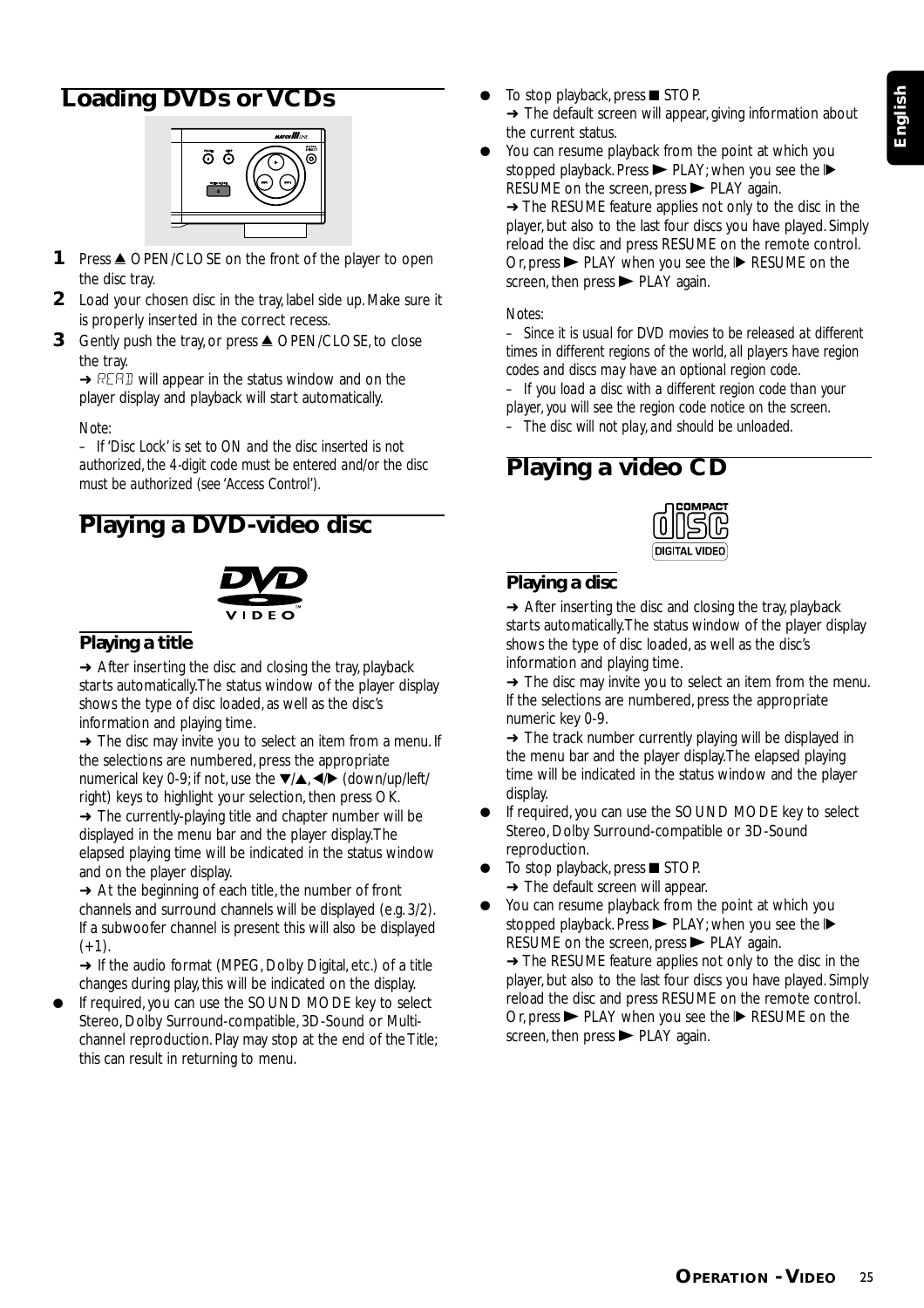# **General features**

#### *Note:*

*– Unless stated, all operations described are based on remote control use. Some operations can be carried out using the menu bar on the screen.*

### **Moving to another title/track**

When a disc has more than one title or track (which you can see from both menu bar and the player display), you can move to another title as follows:

- Press T-C (title), then press  $\blacktriangleright$  NEXT briefly during play to select the next title/track.
- Press T-C (title), then press  $\blacktriangleleft$  PREVIOUS briefly during play to return to the beginning of the current title/track. Press  $\blacksquare$ PREVIOUS briefly again to move back to the previous title/ track.
- To go directly to any title or track, press enter the track T-C (title), then enter the title number using the numeric keys 0- 9.

#### *Notes:*

*– If the number has more than one digit, press the keys in rapid succession.*

### **Moving to another chapter/index**

When a title on a disc has more than one chapter or a track has more than one index (which you can see from the player display and on the menu bar), you can move to another chapter/index as follows:

- $Press \triangleright \text{NEXT}$  briefly during play to select the next chapter/ index.
- Press ► PREVIOUS briefly during play to return to the beginning of the current chapter/index. Press  $\blacktriangleleft$  PREVIOUS briefly again to move back to the previous chapter/index.
- To go directly to any chapter or index, press T-C (chapter), then enter the chapter or index number using the numeric keys 0-9.

#### *Notes:*

*– If the number has more than one digit, press the keys in rapid succession.*

#### **Slow Motion**

- Select  $\triangle$  (SLOW MOTION) in the menu bar.
- Use the  $\blacktriangledown$  (down) keys to enter the SLOW MOTION menu.

**→** Playback will pause.

- Use the  $\blacktriangleleft$   $\blacktriangleright$  (left/right) keys to select the required speed:  $-1$ ,  $-1/2$ ,  $-1/4$  or  $-1/8$  (backward), or  $+1/8$ ,  $+1/4$ ,  $+1/2$  or  $+1$ (forward).
- Select 1 to play the disc at normal speed again.
- If II is pressed, the speed will be set to zero (PAUSE).
- To exit slow motion mode, press  $\blacktriangleright$  PLAY and  $\blacktriangle$  (up cursor).

You can also select Slow motion speeds by using the  $\triangleright$  key on the remote control.

### **Still Picture and Step Frame**

- Select  $\sqrt{ }$  (STEP BY STEP) in the menu bar.
- Use the  $\blacktriangledown$  (down) key to enter the step by step menu. **→** Playback will pause.
- Use the  $\blacktriangleleft$   $\blacktriangleright$  (left/right) to select the previous or next picture frame.
- To exit step by step playback, press  $\blacktriangleright$  (PLAY). You can also step forward by pressing II PAUSE repeatedly on the remote control.

### **Search**

- Select  $\llgtrsim$  (FAST MOTION) in the menu bar.
- Use the  $\blacktriangledown$  (down) keys to enter the FAST MOTION menu.
- Use the  $\blacktriangleleft$   $\blacktriangleright$  (left/right) keys to select the required speed: -32,  $-8$  or  $-4$  (backward), or  $+4$ ,  $+8$ ,  $+32$  (forward).
- Select 1 to play the disc at normal speed again.
- To exit FAST MOTION mode, press  $\blacktriangleright$  PLAY and then  $\blacktriangle$ (up cursor). To search forward or backward through different speeds,

# **Repeat**

### **DVD-Video Discs - Repeat chapter/title/disc**

- To repeat the current chapter, press REPEAT.
- **→ REPEAT CHAPTER** appears on the player display. To repeat the current title, press REPEAT a second time.
- **→ REPEAT TITLE** appears on the display.

you can also hold down  $\leftrightarrow$  or  $\rightarrow$ .

- To repeat the entire disc, press REPEAT a third time. **→ REPEAT ALL** appears on the display.
- ¶ To exit Repeat mode, press REPEAT a fourth time.

#### **Video CDs Repeat track/disc**

- To repeat the current track, press REPEAT.
- **→ REPEAT TRACK** appears on the player display.
- To repeat the entire disc, press REPEAT a second time. **→ REPEAT** appears on the display and the TV screen.
- To exit Repeat mode, press REPEAT a third time.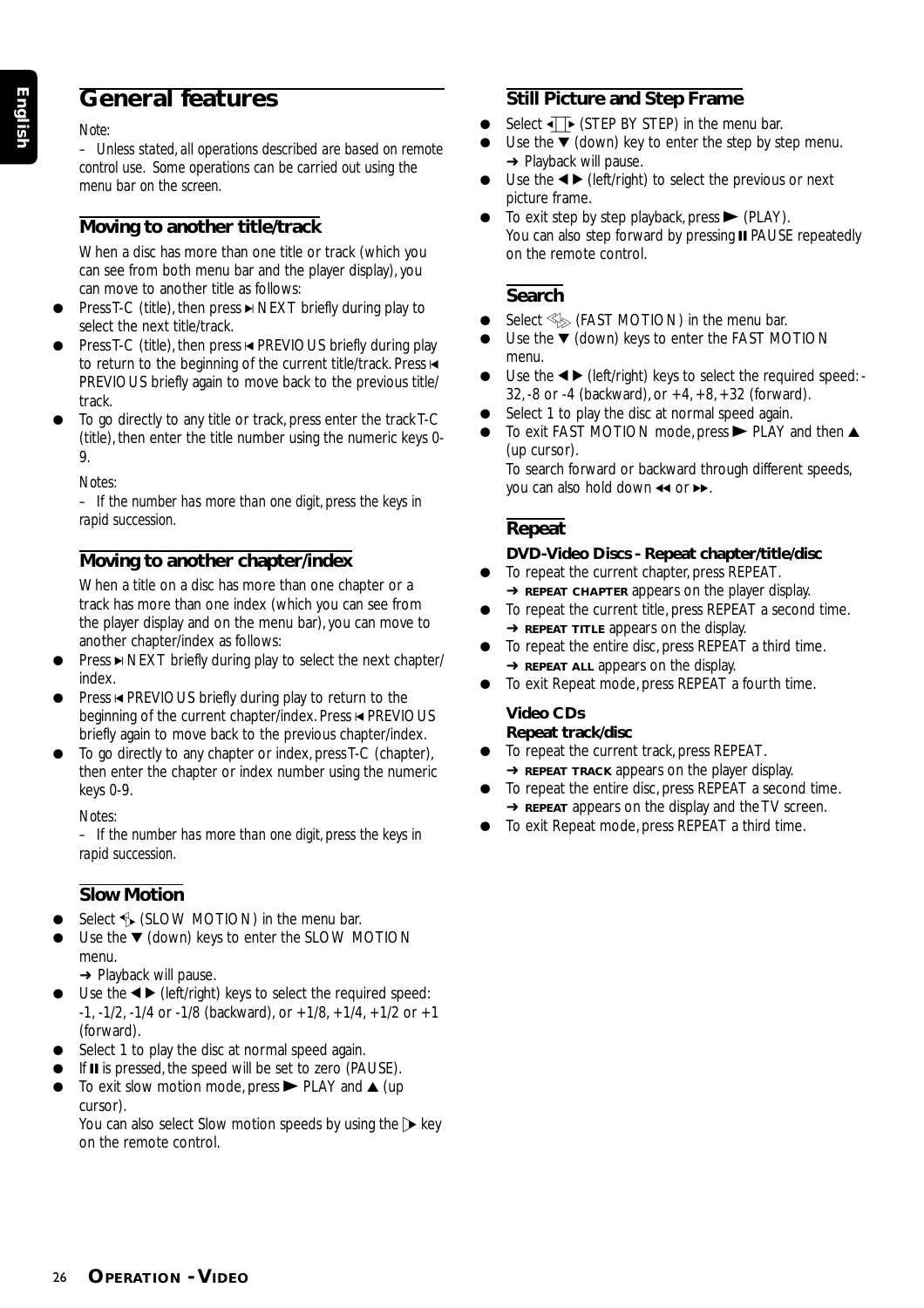# **Repeat A-B**

To repeat a specific portion of a title:

- Press REPEAT A-B at your chosen starting point. **→ A** appears briefly on the screen.
- Press REPEAT A-B again at your chosen end point.
- ➜ **REPEAT A-B** appears briefly on the display, and the repeat sequence begins.
- To cancel the sequence and continue playback, press REPEAT A-B.

## **Scan**

Scanning plays the first 10 seconds of each chapter/track on the disc.

- Press SCAN.
- To continue playback at your chosen chapter/track, press  $SCAN$  again or press  $\blacktriangleright$  PLAY.

# **Shuffle**

#### **DVD-Video discs**

This shuffles the playing order of chapters within a title, if the title has more than one chapter.

- Press SHUFFLE during playback.
- → The shuffle icon will appear on the screen for about 2 seconds.
- To return to normal playback, press SHUFFLE again.

### **Video CDs**

This feature shuffles the playing order of tracks, if the disc has more than one track.

- Press SHUFFLE during playback. → The shuffle icon will appear on the screen for about 2 seconds.
- To return to normal playback, press SHUFFLE again.

### **Time search**

The Time Search function allows you to start playing at any chosen time on the disc.

- Select  $\bigoplus$  (TIME SEARCH) in the menu bar.
- Press  $\blacktriangledown$  (down cursor).
- **→ Playback will pause.**

 $\rightarrow$  A time edit box appears on the screen, showing the elapsed playing time of the current disc.

Use the numeric keys to enter the required start time. Enter hours, minutes and seconds from left to right in the box.

**→** Each time an item has been entered, the next item will be highlighted.

Press OK to confirm the start time.

→ The time edit box will disappear and playback starts from the selected time on the disc.



### **Zoom**

The Zoom function allows you to enlarge the video image and to pan through the enlarged image.

- Select  $\bigoplus$  (ZOOM) in the menu bar.
- Press  $\blacktriangledown/\blacktriangle$  (down/up) keys to activate the ZOOM function and select the required zoom factor: 1.33 or 2 or 4. **→** Playback will pause.

**→** The selected zoom factor appears below the Zoom icon in the menu bar, and '*Press OK to pan*' appears below the menu bar.

**→ The picture will change accordingly.** 

- Press OK to confirm the selection.
- **→** The panning icons appear on the screen.
- Use the  $\blacktriangle \blacktriangleright \blacktriangle \blacktriangledown$  (left/right/down/up) keys to pan across the screen.
- When OK is pressed only the zoomed picture will be shown on the screen.
- $\bullet$  If you wish to zoom at any moment, press  $\oplus$  ZOOM and select the required zoom factor as described above.
- ¶ To exit **ZOOM** mode:
	- $-$  Press  $\blacktriangleright$  PLAY to resume playback.



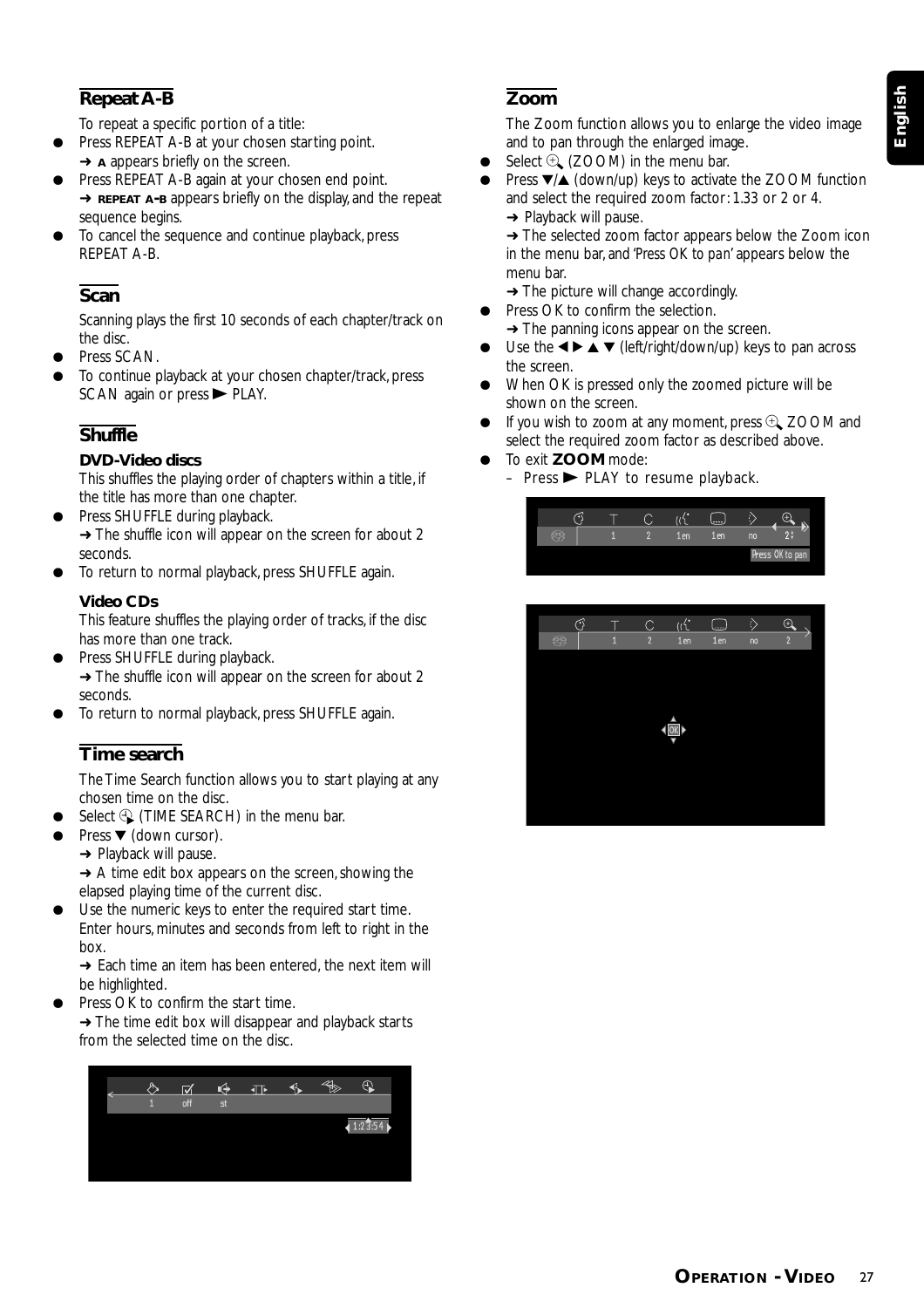### **FTS-Video**

- The FTS-Video function allows you to store your favourite titles and chapters (DVD) and favourite tracks and indexes (VCD) for a particular disc in the player memory.
- FTS programme can contain 20 items (titles, chapters etc.).
- A programmed FTS will be placed on top of the list when playback is activated. When the list is full, a new programme will replace the last programme on the list.
- The programme can be selected and played at any time.

### **Storing a FTS-Video Programme**

- While playback is stopped, select VIDEO FTS  $\mathbf{\nabla}$  in the menu bar.
- Press  $\blacktriangledown$  (down cursor) to open the menu. **→ The VIDEO FTS menu appears.**

### **Storing titles/tracks**

- $\bullet$  Press  $\nabla$  (down) key to select TITLE.
- $\bigcup$ se  $\blacktriangleleft$   $\blacktriangleright$  (left/right) keys to select the required title.
- Press OK if you wish to store the entire title.
- **→** The title number will be added to the list of selections.

### **Storing chapters**

- Press  $\blacktriangledown$  (down) key on the selected title number. **→** The title number will be marked and the highlight moves to the first available chapter number for this title.
- $\bigcup$ se  $\blacktriangleleft$   $\blacktriangleright$  (left/right) keys to select the required chapter number.
- Press OK to confirm the selection. → The title/chapter selection will be added to the list of selections.
- Press OK or SYSTEM MENU to exit the VIDEO FTS  $\vec{v}$ menu.

### **Erasing an FTS-Video Programme**

- While playback is stopped, select VIDEO FTS  $\vec{v}$  in the menu bar.
- $\Box$  Use  $\blacktriangledown$  (down) key to select PROGRAM.
- $\bullet$  Use  $\blacktriangleleft$  / (left/right) keys to select the required number.
- Press OK to erase the selection.
- $\bullet$  Press  $\blacktriangle$  (up) key or SYSTEM MENU to exit the VIDEO FTS  $\sqrt{ }$  menu.

### **Erasing all selections**

- $\bullet$  While playback is stopped, select VIDEO FTS  $\blacksquare$  in the menu bar.
- $\bullet$  Use  $\nabla$  (down) key to select CLEAR ALL.
- Press OK.
- **→ All selections will be erased.**
- Press ▲ (up) key or SYSTEM MENU to exit the VIDEO FTS  $\overline{v}$  menu.

### **Switch FTS Video ON or OFF**

Select VIDEO FTS  $\vec{v}$  in the menu bar and press  $\vec{v}$  (down) key.

**→ The video FTS menu appears.** 

- Press < ▶ (left/right) keys to select ON or OFF.
- $\bullet$  Press  $\blacktriangle$  (up) key or SYSTEM MENU to exit the VIDEO FTS  $\mathbf{r}$  menu.

You can also switch FTS Video ON or OFF by using the FTS button on the remote control.

|              | ☑       | ⊮∎                                                      |                                                                    | ৰ∏∗ |  |  |                | Ð                               |  |
|--------------|---------|---------------------------------------------------------|--------------------------------------------------------------------|-----|--|--|----------------|---------------------------------|--|
| $\mathbf{1}$ | off     | st                                                      |                                                                    |     |  |  |                |                                 |  |
|              |         | 0n                                                      | 0ff                                                                |     |  |  |                | <b>Favorite Track Selection</b> |  |
|              | chapter | title $\frac{4}{7}$ 1 · 2 · 3 4 5 6 7 8<br>$\mathbf{1}$ | $\begin{array}{ccccccccc}\n2 & 3 & 4 & 5 & 6 & 7 & 8\n\end{array}$ |     |  |  | $\bullet$<br>9 | $10$ ><br>$10 \rightarrow$      |  |
|              | program | U<br>Clear all                                          |                                                                    |     |  |  |                |                                 |  |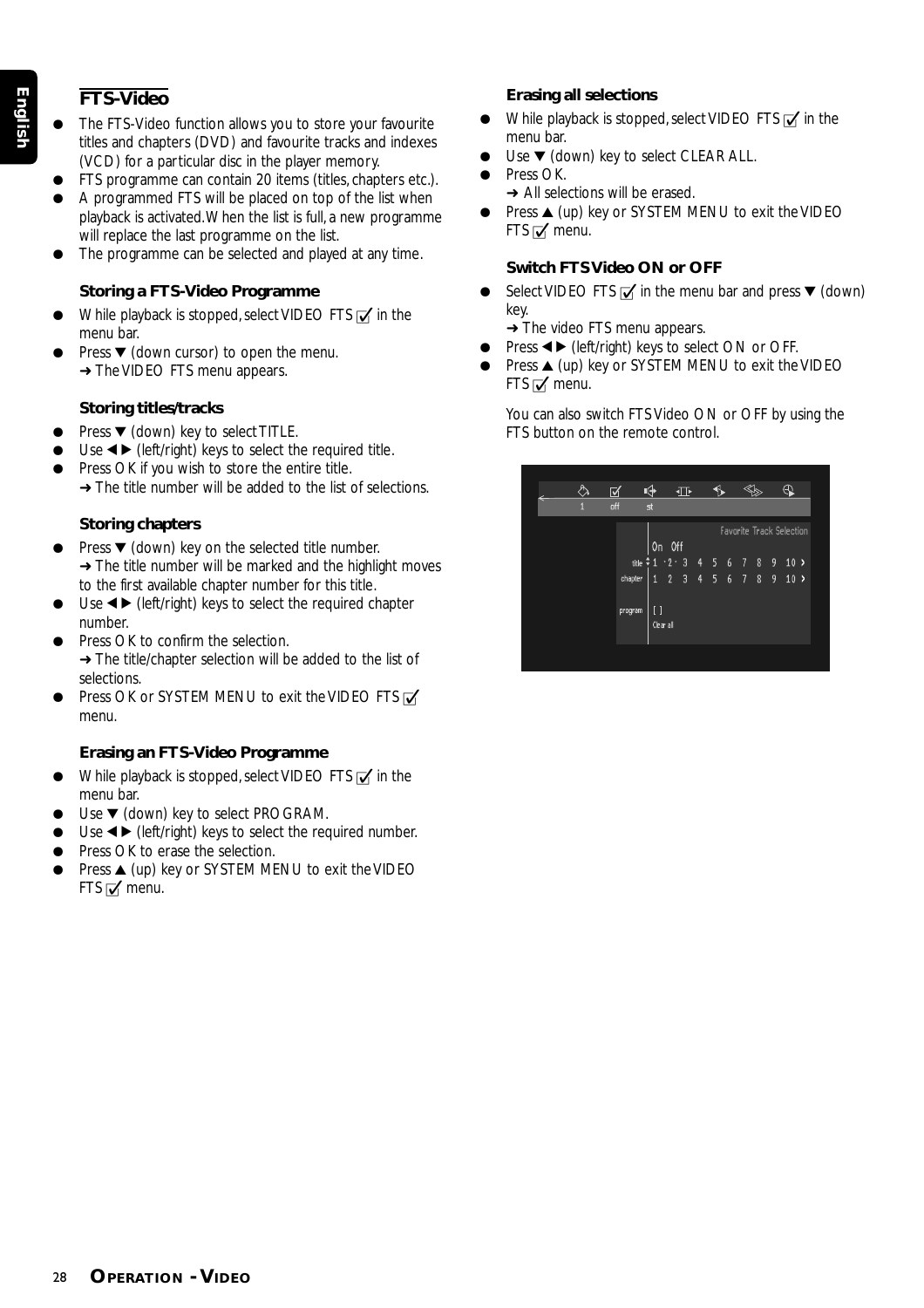# **English**

# **Special DVD-features**

### **Checking the contents of DVD Video discs: Menus**

DVDs may contain menus to navigate the disc and access special features. To use the menu, press the appropriate numerical key or use the  $\blacktriangledown$ ,  $\blacktriangle$ ,  $\blacktriangleright$ ,  $\blacktriangle$  (down/up/left/right) keys to highlight your selection, then press OK.

### **Title menus**

- Press DISC MENU. **→** If the current title has a menu, the menu will appear on the screen. Otherwise, the disc menu will be displayed.
- The menu can list camera angles, spoken language and subtitle options, and chapters for the title.
- To remove the title menu, press DISC MENU again.

### **Menu Disc**

- Press T-C followed by DISC MENU.  $\rightarrow$  The disc menu is displayed.
- To remove the disc menu, press DISC MENU again.

### **Camera Angle**

If the disc contains sequences recorded from different camera angles, the angle icon  $\Diamond$  appears, showing the number of available angles and the angle being shown currently. You can then change the camera angle if you wish.

- Use the  $\blacktriangledown/\blacktriangle$  (down/up) keys to select the required angle.
- To go to any angle directly, enter the angle number using the numerical keys 0-9.

**→** After a while, playback changes to the selected angle. The angle icon remains displayed until multiple angles are no longer available.



### **Changing the audio language**

- Select  $\mu$ <sup>'</sup> (AUDIO) in the menu bar.
- Press AUDIO or  $\nabla/\blacktriangle$  (down/up) keys repeatedly to see the different languages.
- You can enter the required language number directly using the numerical keys 0-9.



### **Subtitles**

- Select  $\Box$  (SUBTITLE) in the menu bar.
- Press SUBTITLE or  $\blacktriangledown/\blacktriangle$  (down/up) keys repeatedly to see the different subtitles.
- You can enter the required subtitle number directly using the numerical keys 0-9.



# **Special Video-Features**

### **Playback Control (PBC)**

- Load a Video CD with PBC and press  $\blacktriangleright$  PLAY. **→ The PBC menu appears on the TV screen.**
- Go through the menu with the keys indicated on the TV screen until your chosen passage starts to play. If a PBC menu consists of a list of titles, you can select a title directly.
- Enter your choice with the numerical keys (0-9).
- Press RETURN to go back to the previous menu.
- You may also select PBC OFF under Personal Preferences.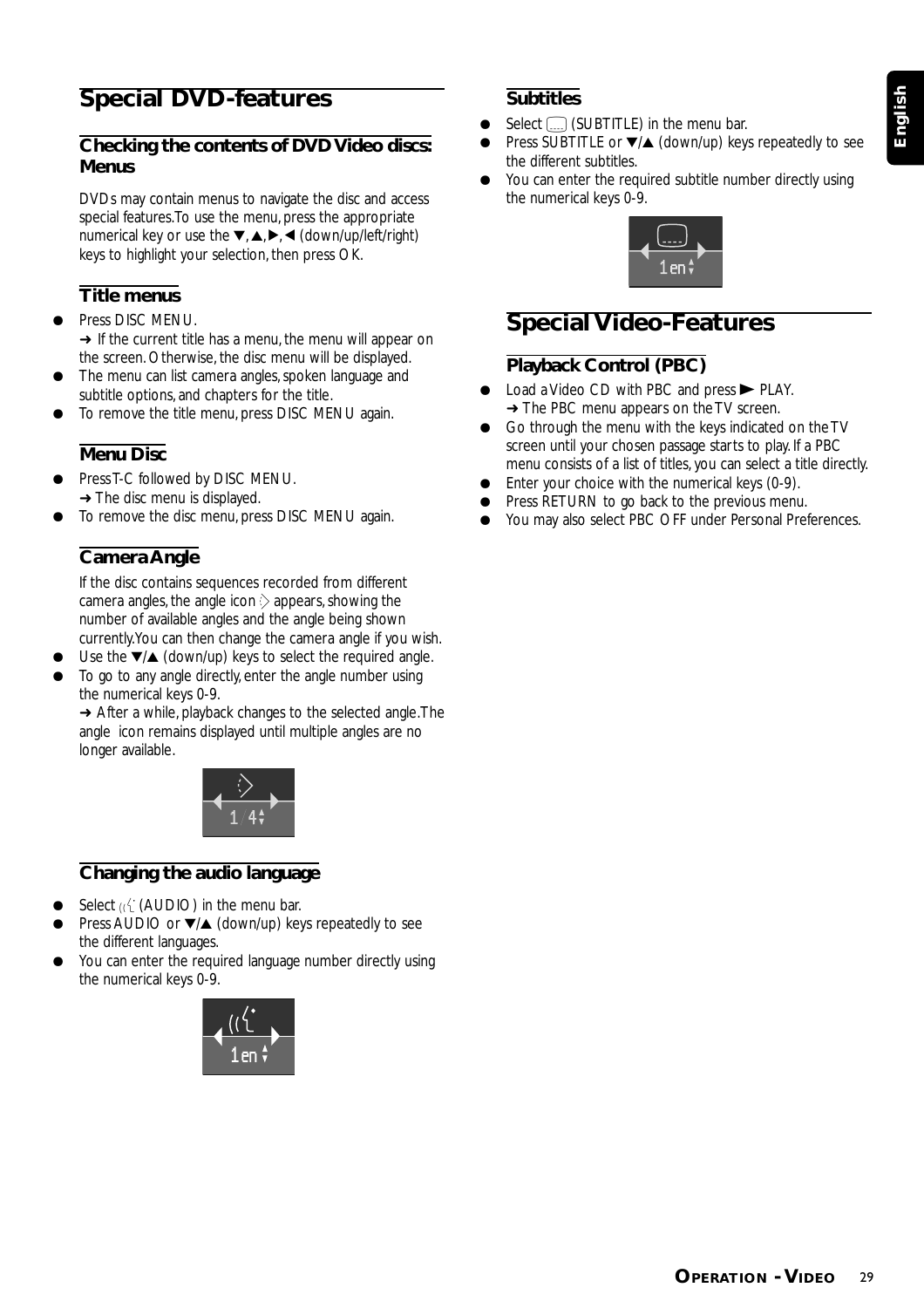# **Enhanced use**

### **Audio Direct Mode**

Audio Direct feature can be activated or deactivated by pressing the AUDIO DIRECT button on front of the player.



This feature will minimise any interaction between the video and audio circuity thereby allowing **maximum audio quality** produced from the player.

- **1** Press AUDIO DIRECT button on front of the player. ➜ Video section of the SACD player will be "switched off" and pictures will disappear on the TV screen.
- **2** Press AUDIO DIRECT button again; **→** Pictures will appear on the TV screen.
- The Audio Direct cannot be activated when playing a video disc (e.g., DVD/VCD/SVCD).
- Audio Direct mode will be deactivated whenever the player is switched to standby or off.

### **When AUDIO DIRECT is switched to ON:**

- OSD related keys are disable (e.g., SYSTEM MENU, TITLE, CHAPTER, etc.)
- If a video disc is inserted into the player, audio direct mode will be automatically deactivated and picture will be displayed on the TV screen.

#### *Note:*

*– It is recommended that the Audio Direct mode is turned off before you play any video disc.*

The player will react similar to a CD player. Thus for audio discs (e.g., CDDA, SACD) it is possible use  $\blacktriangleright$  NEXT / S PREVIOUS keys for track selection.

# **Cleaning Discs**

Some problems occur because the disc inside the player is dirty. To avoid these problems clean your discs regularly, in the following way:

When a disc becomes dirty, clean it with a cleaning cloth. Wipe the disc from the centre out, in a straight line.



### **Caution:**

**– Do not use solvents such as benzine, thinner, commercially available cleaners, or anti-static spray intended for analog discs.**

# **Diagnostic program**

If the player is still faulty you can start the Diagnostic Program in the player.

You can operate the Diagnosis Program by following the step-by-step instructions below.

# **Instructions**

- **1** Switch the player OFF with the ON/OFF button.
- **2** Press the ▲ OPEN/CLOSE and **II** button simultaneously and keep them pressed while you turn the player ON. → On the display the message BUSY appears together with a counter that counts down as the test is running, reaching zero by the end of the test.

**→** After a few minutes, the message on the local display changes from BUSY to FAIL or to PASS.

 $\rightarrow$  If the message FAIL appears on the display, there is apparently a failure in your player and your player should be repaired.

- **3** Consult your dealer or the Philips Customer Care Centre for the nearest Service Repair Shop in your country. The phone number is given in your warranty booklet.
- **4** If the message PASS appears on the display, there is apparently no failure in your player. In this case the failure can be caused by incorrect interpretation of the operating instructions, the use of a wrong disc or the fact the your player is incorrectly connected. In this case, you should consult your dealer or the Philips Customer Care Centre for further assistance in solving the problem.
- **5** If the problem remains, return to point 3 of this instruction to find the nearest repair shop.
- **6** Switch the player OFF with the ON/OFF button to leave the diagnostic program.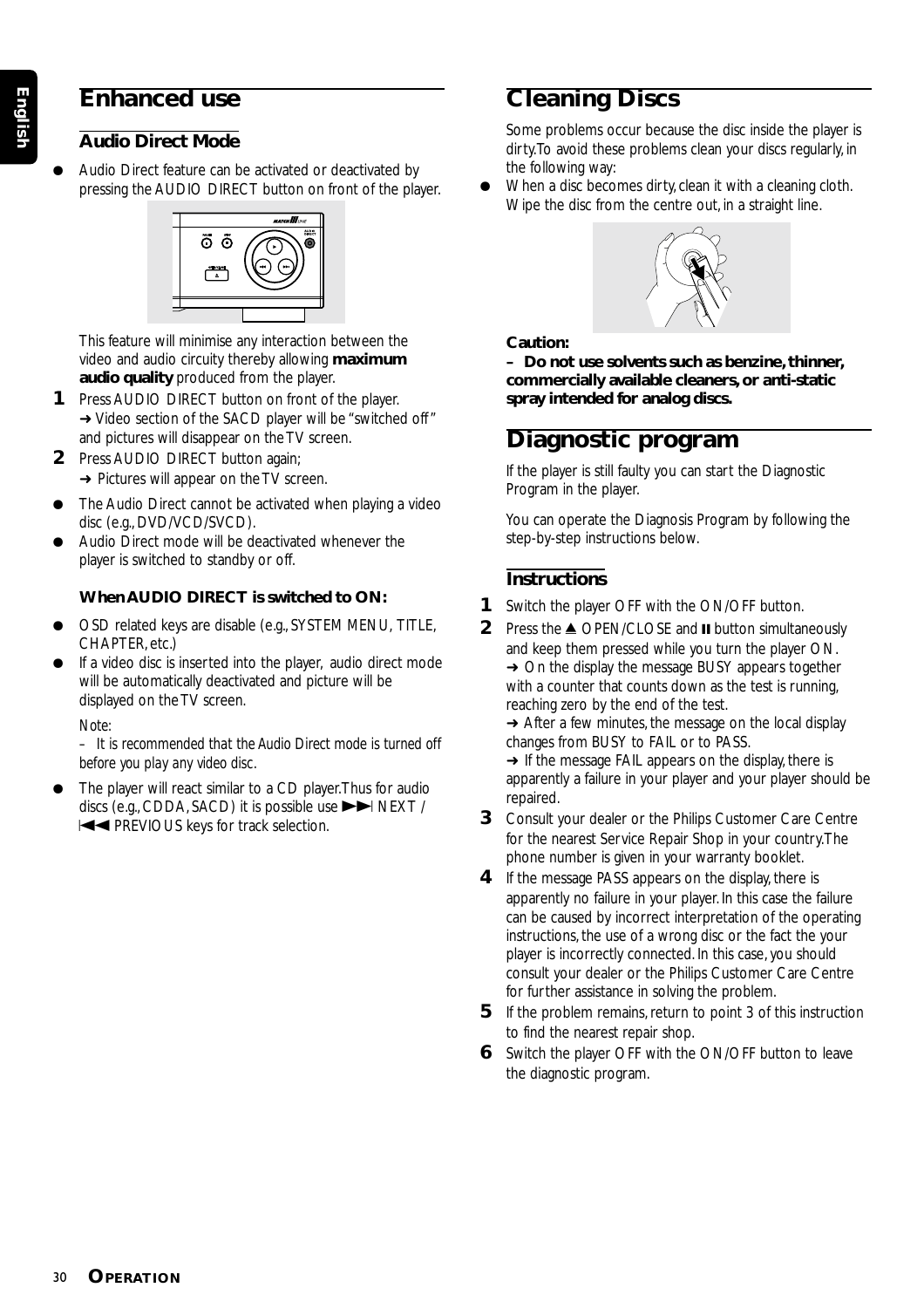If it appears that the DVD Video player is faulty, first consult this checklist. Something may have been overlooked. Under no circumstances should you attempt to repair the system yourself; this will invalidate the warranty.

Look for the specific symptom(s). Then perform only the actions listed to remedy the specific symptom(s).

| Symptom                                                                  | Remedy                                                                                                                                                                                                                              |
|--------------------------------------------------------------------------|-------------------------------------------------------------------------------------------------------------------------------------------------------------------------------------------------------------------------------------|
| No power                                                                 | Make sure the power cord is properly connected.<br>$\overline{\phantom{0}}$<br>Check if there is power at the AC outlet by plugging in another appliance.                                                                           |
| No sound                                                                 | Check audio connections.<br>If you are using a HiFi amplifier, try another sound source.<br>DTS-CD do not play on the SACD player.                                                                                                  |
| Distorted sound from HiFi amplifier                                      | Check to make sure that no audio connections are made to the amplifier's<br>phono input.                                                                                                                                            |
| Disc can't be played                                                     | Ensure the disc label is facing up.<br>Clean the disc.<br>Check if the disc is defective by trying another disc.                                                                                                                    |
| No picture                                                               | Check if the TV is switched on.<br>Check the video connection.<br>Check if Audio Direct is turned off (only for CD and SACD).                                                                                                       |
| <b>Distorted picture</b>                                                 | Check the disc for fingerprints and clean the disc with a soft cloth, wiping<br>from the center to the edge in a straight line.<br>Sometimes a small amount of picture distortion may appear . This is not a<br>malfunction.        |
| Completely distorted picture<br>or no Colour with player menu            | The NTSC/PAL switch may be in the wrong status.<br>Press the ■ STOP and ▶▶ NEXT buttons simultaneously and keep them<br>pressed while you turn the player ON.                                                                       |
| No return to start-up screen when<br>disc is removed                     | Reset the unit by switching the player OFF, then ON again.<br>$\qquad \qquad -$<br>Check to see if the program requires another disc to be loaded.                                                                                  |
| The player does not respond to<br>the remote control                     | Aim the remote control directly at the sensor on the front of the player.<br>$\overline{\phantom{0}}$<br>Remove any obstacles between the player and the remote control.<br>Inspect or replace the batteries in the remote control. |
| Distorted or black/white picture<br>with DVD or Video CD                 | The disc format does not match your TV's video signal (PAL/NTSC).                                                                                                                                                                   |
| No audio at digital output                                               | Check the digital connections.<br>Check the settings menu to make sure the digital output is set to on.<br>Check if the audio format of the selected audio language matches your<br>receiver capabilities.                          |
| <b>Buttons do not work</b>                                               | Reset by switching the player OFF then ON again.                                                                                                                                                                                    |
| Audible 'clicks' from player's internal                                  | During operation the relais of the player may be switched, leading to an<br>audible 'click'. This is not a malfunction.                                                                                                             |
| Player does not respond to some<br>operating commands during<br>playback | Operations may not be permitted by the disc. Refer to the instructions of<br>the disc.                                                                                                                                              |